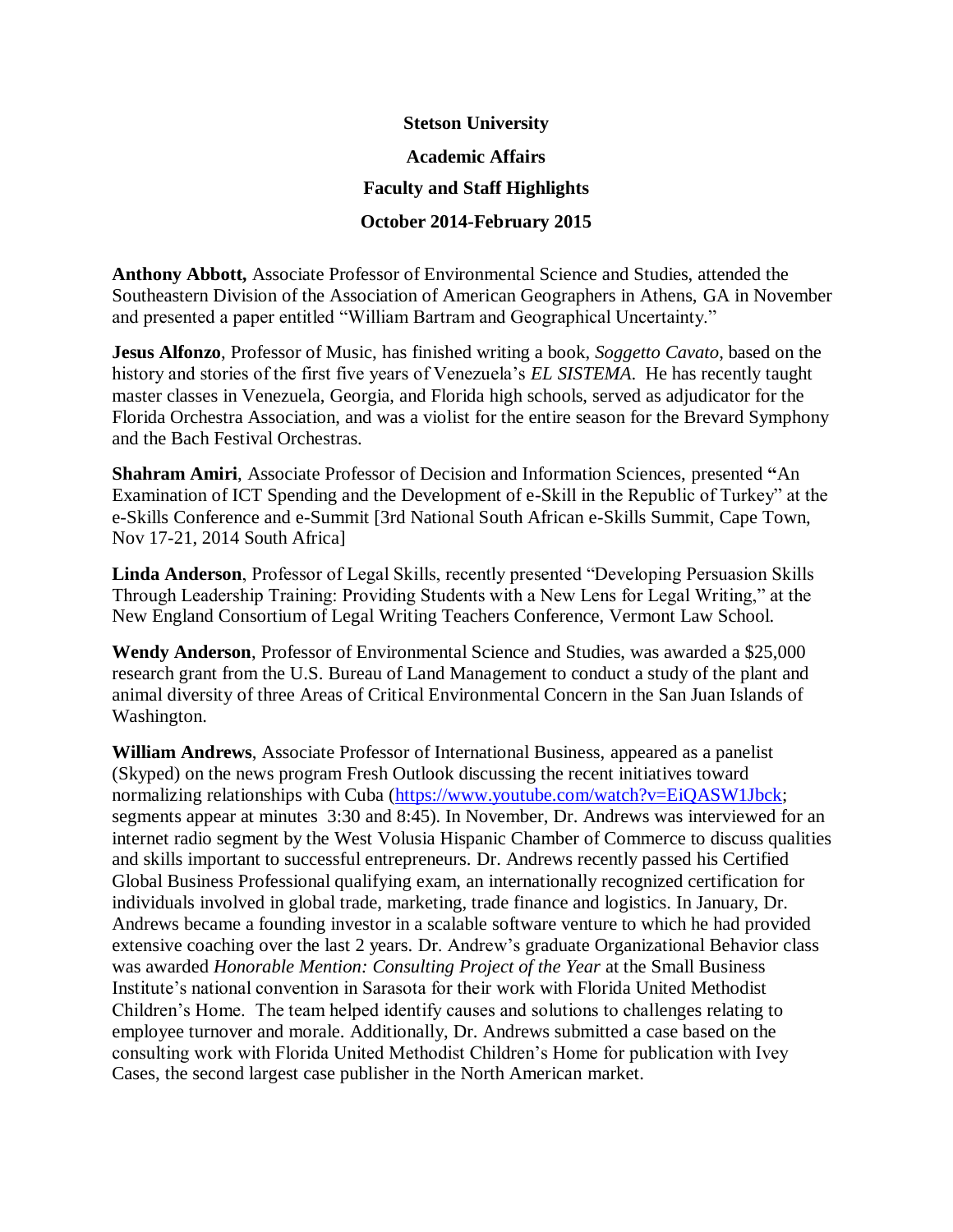**Natalie M. Banta,** Bruce R. Jacob Visiting Assistant Professor of Law, published *Inherit the Cloud: The Role of Private Contracts in Distributing or Deleting Digital Assets at Death*, 83 Fordham L. Rev. 799 (2014). She also presented a proposed entitled "Death and Privacy in the Digital Age," at the 11th Circuit Legal Scholarship Forum hosted by Stetson Law School.

**Frank Barbera**, Assistant Professor of Family Enterprise, won the 2014 Academic Award for Best Dissertation, presented by the Family Firm Institute, Inc. (FFI). FFI is the oldest and most prestigious multidisciplinary professional association for family enterprise in the world with members from more than 88 countries. [\(http://www.stetson.edu/portal/stetson](http://www.stetson.edu/portal/stetson-today/2014/08/barbera-wins-best-dissertation-award-from-ffi/)[today/2014/08/barbera-wins-best-dissertation-award-from-ffi/\)](http://www.stetson.edu/portal/stetson-today/2014/08/barbera-wins-best-dissertation-award-from-ffi/)

**Robert Batey**, Professor of Law Emeritus, was recently listed on SSRN's Top Ten download list for Courses, Cases & Teaching Materials for his paper, *Teaching Criminal Law: Some Useful Cases*. A different article was recently cited in Commonwealth v. Knox, 2014 WL 7090082 (Pa. Dec. 15, 2014).

**Tara Batista**, Visiting Instructor in Management and faculty sponsor of ENACTUS, attended the ENACTUS Fall Leadership Conference October 30-November 1 in Irving, Texas with Stella Parris, class of 2017. Ms. Parris is the secretary of Stetson's ENACTUS chapter. Dr. Batista and Ms. Parris received training on recruitment, fundraising, outcome measurement, and the revised ENACTUS criteria.

**Cynthia Batt**, Associate Professor of Law, Director of Clinical Education, and Associate Director of the Veterans Law Institute, authored *A Practice Continuum: Integrating Experiential Education into the Curriculum*, 7 Elon L. Rev. (forthcoming 2015). She coauthored three chapters in Building on Best Practices (LexisNexis forthcoming 2015), and also coauthored *A Glossary for Experiential Education in Law Schools*, which is available on SSRN. Professor Batt serves on the Board of Directors of the Clinical Legal Education Association (CLEA).

**Mark D. Bauer**, Professor of Law, is a member of the Executive Board for Aging and the Law. He worked with Stetson Republicans and the Environmental Law Society to sponsor a debate on Greenlight Pinellas, and with the Stetson Law Republicans and the American Constitution Society to sponsor a debate on Amendment 2: Medical Marijuana. The Amendment 2 debate had 600 attendees and featured John Morgan and former Florida Supreme Court Justice Ken Bell. President Wendy Libby and Ambassador Mel Sembler were also in attendance.

**Dorothea A. Beane** and **Darryl C. Wilson**, Professors of Law and co-directors of the Institute for Caribbean Law and Policy, hosted law students and faculty from the Bahamas, Jamaica, the Cayman Islands, and U.S. law schools to campus for the American and Caribbean Law Initiative's Caribbean Law Clinic. This year's Caribbean Law Clinic was co-hosted by the U.S. Attorney's Office and Stetson University College of Law. Professor Beane also was re-elected Vice-Chair of the Code Enforcement Board for the City of St. Petersburg, Florida.

**Jim Beasley**, Professor of Management, and **John Tichenor**, Associate Professor of Management, faculty sponsors of the Stetson Organization for Business Ethics, organized the second annual on-campus business ethics case competition. Winners of the on-campus competition represented Stetson at the national Collegiate Ethics Case Competition held in October at the Eller School of Management at the University of Arizona. Stetson's team of Emma Campbell and David Sawyer placed third in this national competition. Stetson was the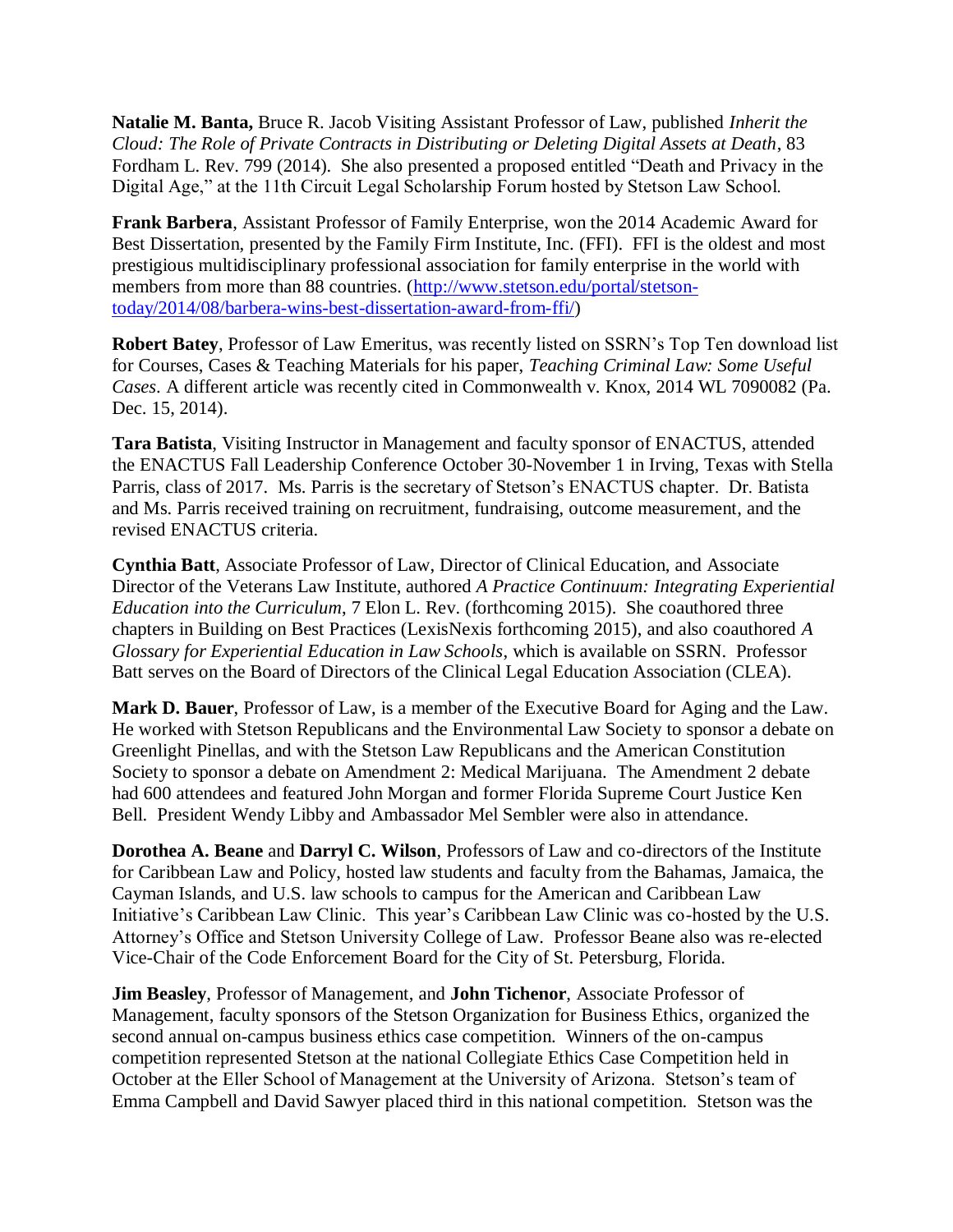smallest University to field a team in the national competition, being one of seven private institutions that participated, including La Salle University, Yale University, Brigham Young University, Boston College, Elon University, and Emory University. The University of Florida was the only other participating institution from the Sunshine State.

**Christopher Bell**, Assistant Professor of Religious Studies, moderated the South Asia panel for the academic workshop "Prosociality in History and Historiography: Can Big Gods Tip the Balance in World History?" in October in Vancouver, Canada. In fall 2014, Dr. Bell successfully organized a week-long visit and series of events by the Tibetan Buddhist monks of Gaden Shartse Dokhang Monastery in November at Stetson University.

**Cynthia Bennington**, Professor of Biology, co-authored the article "Tiller population dynamics of reciprocally transplanted *Eriophorum vaginatum* L. ecotypes in a changing climate," which appeared in *Population Ecology* (published online on Nov. 13, 2014 at [http://link.springer.com/article/10.1007/s10144-014-0459-9\)](http://link.springer.com/article/10.1007/s10144-014-0459-9).

**Jason R. Bent**, Associate Professor of Law, is chairing the AALS Section on Labor Relations and Employment Law.

**Mike Bitter**, Rinker Distinguished Professor of Accounting, was an invited participant in the PCAOB/JAR Conference on Auditing and the Capital Markets. Bitter had an article published in *Academy of Educational Leadership Journal*. Dr. Bitter's article "Why Should *You* Study Accounting? A View from the U.S." will appear in *Why Study Accounting* (Kishor Vaidya, editor, University of Canberra, Australia), which will be published in early 2015. Finally, Dr. Bitter was invited to join the Review Board of the *Journal of International & Interdisciplinary Business Research* (sponsored by Cal State – Los Angeles and Fort Hays State) and the International Interdisciplinary Advisory and Editorial Board (IIAEB).

**David Bjella**, Professor of Music, had stimulating week in Tegucigalpa, Honduras, working with the students at the Escuela Nacional de Musica and the Conservatory while also performing chamber music with both Honduran and American colleagues. He performed with the Orlando Chamber Soloists at the Piccolo Spoleto Festival in Charleston, South Carolina and in the Black Hills region of South Dakota where they performed in various venues, such as children's homes, art museums, libraries, schools, and Indian reservations. Mr. Bjella was invited to perform in October for the Chamber Music Amarillo series featuring the Ravel and Turina Trios. When his schedule permits, Mr Bjella also continues to perform with the IRIS Orchestra in Memphis Tennessee. Recent soloists with the ensemble include YoYo Ma, Pinchas Zukerman, and Joshua Bell.

**Kristie Born**, Visiting Assistant Professor, and **Marja Kerney**, Adjunct Professor of Music, and their group, Ensemble P/4, performed at the University of North Illinois on September 16 and the Joliet Junior College on September 17 in a program that included the Bartok Sonata for two pianos and percussion, as well as some music of composer Zack Browning. Besides Drs. Born and Kerney, Ensemble P/4 includes percussionist Thad Anderson from UCF and pianist Rose Grace from Bethune-Cookman University.

**Brooke J. Bowman,** Professor of Legal Skills, continues as Editor in Chief of the peer-edited Legal Writing: The Journal of the Legal Writing Institute**.** She is Co-Director of the Stetson's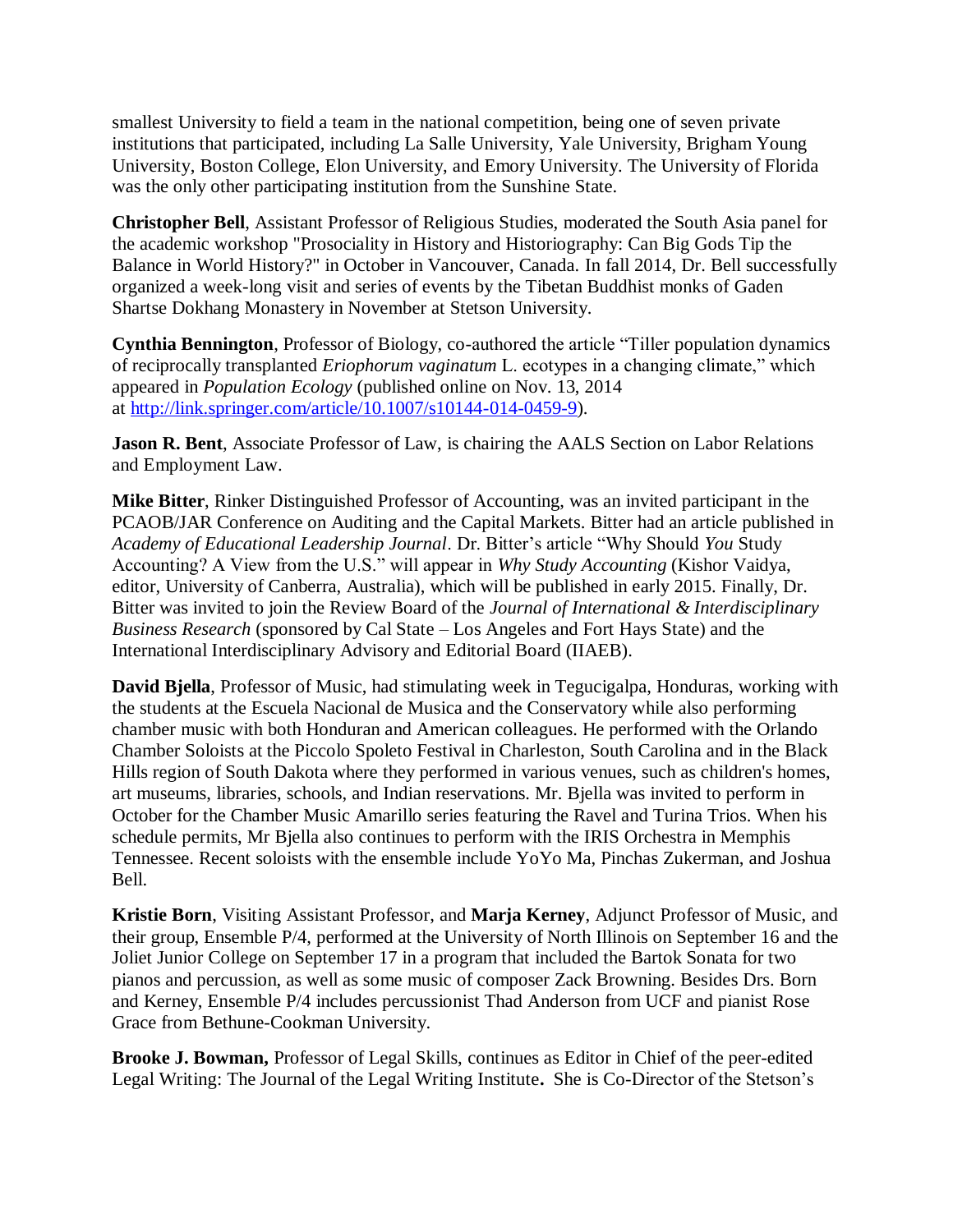Nineteenth Annual International Environmental Moot Court Competition with **Royal C. Gardner** Professor of Law and Director, Institute for Biodiversity Law and Policy.

**Vince Brenner**, Beights Professor of Accounting, and **Maria Rickling**, Assistant Professor of Accounting, presentation their paper "Oil and Gas Company Financial Statements: They Are Not Gushers" at the Academy of Business Disciplines Annual Conference in November, 2014.

**Tammy Briant**, Director for Student Life at the College of Law, has been selected as an Outstanding Professional in Graduate and Professional Student Services by the National Association of Student Affairs Administrators in Higher Education, NASPA. Briant, JD '06, will be honored with her award on March 24 during the annual NASPA conference in New Orleans. The honor is presented by the Administrators in Graduate and Professional Student Services Knowledge Community in NASPA, the premier organization for student affairs professionals with 13,000 members in all 50 states, 25 countries, and 8 U.S. territories.

**James (J.J.) Brown**, Professor of Law Emeritus, who passed away in May 2014, was honored for his life and longtime service to the University by family, friends, students, alumni and colleagues. The College of Law dedicated one of Professor Brown's favorite locations in Stetson's Dolly and Homer Hand Law Library on the Gulfport campus as "Brownacre."

**Catherine J. Cameron,** Professor of Legal Skills, coauthored *The Science Behind the Art of Legal Writing* (Carolina Press, 2015) with **Lance Long**, Professor of Legal Skills.

**Shawnrece Campbell**, Associate Professor of English, published "Using Ethiopian Healing Scrolls to Read Healing in AfricanAmerican and Contemporary American Literature by Women," in *Teaching American Minority Literature: Essays on Engagement with Nonwhite Writers*, edited by Helane Androne and published by McFarland Press.

**Pamela Cappas-Toro**, Assistant Professor of Spanish, directed the Mentored Field Research Experience, taking four students to Puerto Rico for two weeks in June. After working on their research projects with Dr. Cappas-Toro in the Summer and Fall of 2014, they presented their findings to the public in November. Dr. Cappas-Toro presented "Yo amo mi *pajón*: Raza, dominicanidad, y la contienda histórica del cabello natural" at the 4<sup>th</sup> International Conference on Caribbean Studies in Milwaukee, WI in November. She presented "Higher Education and the Prison Industrial Complex: Promoting Social Justice and Student Activism in Latino Communities" at the 4<sup>th</sup> Annual Eastern Campus Compact Conference in Jacksonville, FL in October.

**Jon Carrick**, Assistant Professor of International Business, developed a strategic partnership for an EMBA consulting project with Tangent Foods, a company that has a revolutionary product for an organic and healthy homemade ice cream that only takes five minutes to make. Additionally, Dr. Carrick served on the editorial board of *The Journal of Management Policy and Practice* and received the 2014 Outstanding Reviewer Award from *The Journal of Applied Business and Economics*.

**Valrie Chambers**, Associate Professor of Accounting, was appointed to the Individual & Self-Employed Tax Technical Resource Panel for the AICPA and was re-appointed to the Regulation Subcommittee of the AICPA. She had an article published in *The Journal of Economics and Economic Education Research*.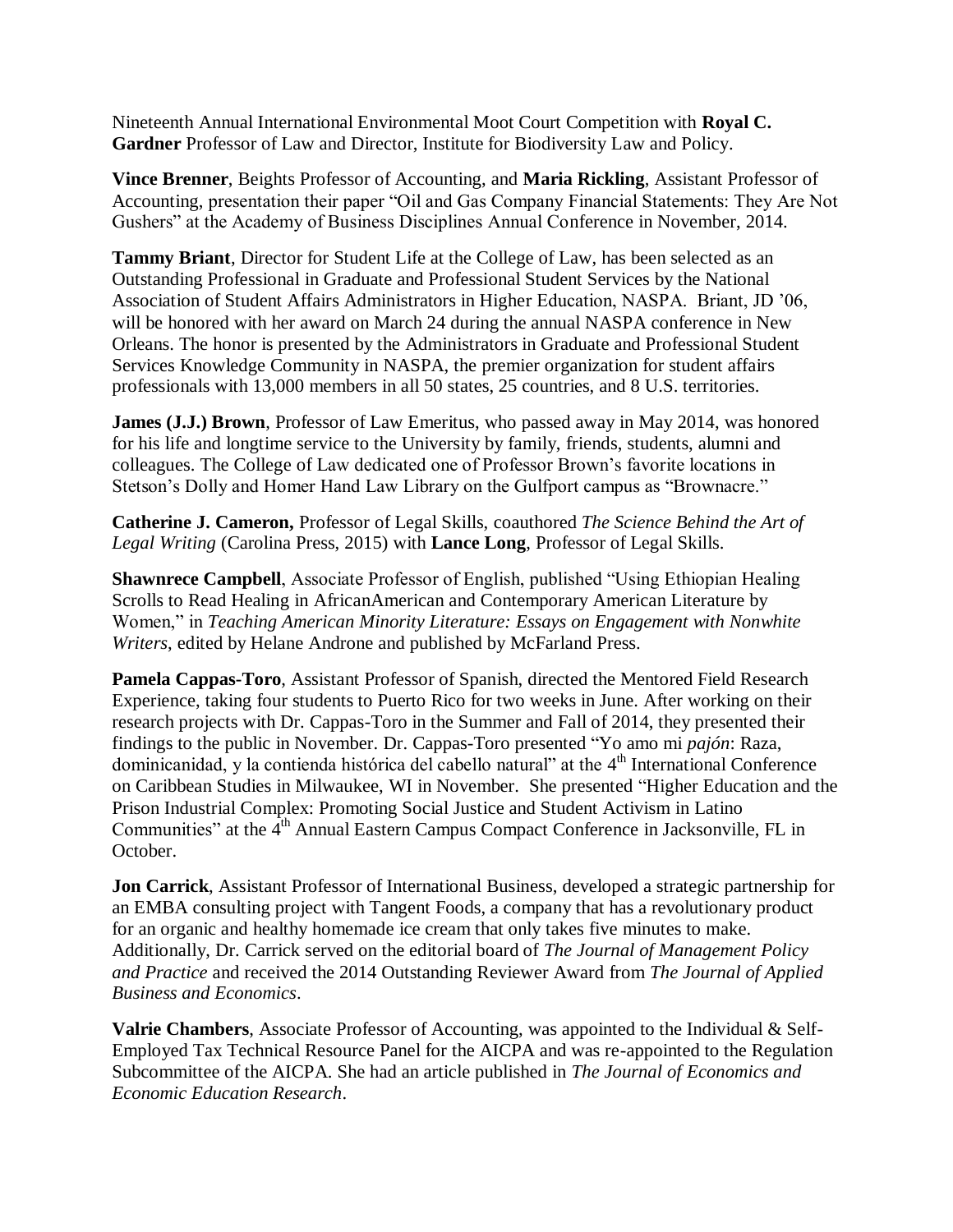**Dione Chandler**, Adjunct Professor of Music, taught her first Stetson University Double Reed Workshop in June and attended the International Double Reed Conference in August at New York University.

**Ashley Chase**, Associate Director of the Hand Law Library, contributed a chapter (Chapter 12) to the recently released book, *The Small Library Manager's Handbook*: [https://rowman.com/ISBN/9781442230132.](https://rowman.com/ISBN/9781442230132)

**Jane Christeson**, Professor of Music, performed the mezzo-soprano solo in the Durufle *Requiem* with the Baylor University Concert Choir in Jackson, MS and traveled to Paris where she repeated the performance in Caen, Normandy as part of a celebration of the 75th anniversary of D Day. Clear Note Publications is in the process of publishing a 2-volume set of songs by Maestro Inocente Carreno that Mrs. Christeson collected, edited and compiled. Maestro Carreno is the uncle of fellow School of Music professor, **Jesus Alfonzo**. She previously traveled Venezuela to meet him and learn the music and subsequently recorded a CD of some of the songs. Now they are being published, some for the first time. Mrs. Christeson has also been appointed Choir Director for Port Orange Presbyterian Church.

**Yves-Antoine Clemmen**, Professor of Modern Languages and Literatures, presented the paper "Les Champignons en série: Amélie Nothomb et la cure narrative à petites doses" at the Rocky Mountain Modern Language Association meeting in Boise, ID in October. Dr. Clemmen had two articles accepted for publications: **"**Amélie Nothomb à la recherche du temps retrouvé" will appear in Lee and Medeiros, ed., *Amélie Nothomb : Lieux, mémoire, Identité* (Paris: Garnier) and **"**Authors and Photographs: Exhibition and Exhibitionism," will be published in *Contemporary Approaches to World Languages and Cultures*.

**Paul Croce**, Professor of History, delivered an invited presentation on his book manuscript, "Biography and History, Science and Religion: The Young William James," at the annual meeting of the Society for US Intellectual History in October. This year, Dr. Croce served as Chair of the Emerging Scholars Committee of the international Nineteenth Century Studies Association, with decision on the prize winner reached in December 2014, for announcement at the annual conference March 2015. Dr. Croco has also established a new blog, PubClassroom.com, for writings that bridge academic insight with public interest, with the first post, "Halloween 2014: Feed the Fear a Big Helping of Fun," November 2014.

**Roslyn Crowder**, Assistant Professor of Biology, **Jason Evans**, Assistant Professor of Environmental Science and Studies, and **Asal Johnson**, Assistant Professor of Integrative Health Science, attended the Council on Undergraduate Research program "Beginning a Research Program in the Natural Sciences at a Predominantly Undergraduate Institution Institute" in Greensboro, NC in November.

**Kirsten K. Davis** and **James W. Fox, Jr.**, Professors of Law, organized a two-session program featuring Justice Ruth Bader Ginsburg at the Association of American Law Schools meeting in January. Professor Davis chaired the AALS Section on Women in Legal Education.

**Michelle DeMoss**, Professor of Marketing, and **Ben Goss**, Associate Professor of Sport Business, presented "The Cross-Promoting Coach" case at the 54th annual conference of the North American Case Research Association, Victoria, BC, Canada.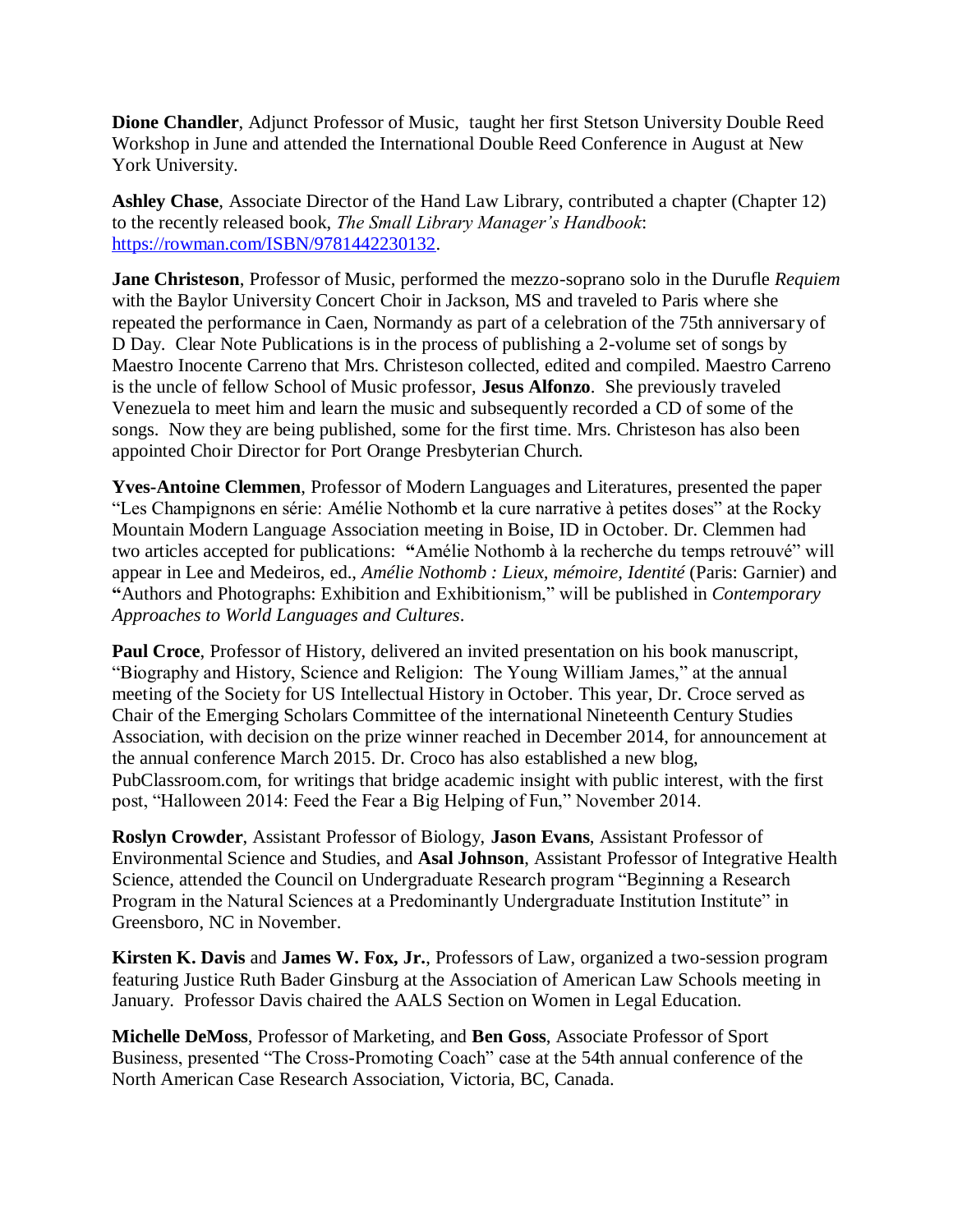**Debbi Dinkins**, Associate Library Dean and Professor, and co-authors from Brown University and SUNY Fredonia presented "Why the Resistance? Trends and Results from a Collaborative Survey on E-book Usage across Eight Academic Institutions" at the November 2014 Annual Charleston Conference, Issues on Book and Serial Acquisition.

**Mitzi Dykes**, Instructor in Management, is the coordinator of the undergraduate course, *BADM205 – Professional Communication*. The new coordinator position works with all BADM 205 instructors to establish common learning objectives, common syllabi, and common assignments in this important foundations course. Faculty members teaching these professional communication courses work together to provide consistent and high-level instruction in this foundational course. As an example of the new level of collaboration and cooperation, faculty members calibrate their grading of student writing assignments and will complete common assessments at the end of the semester.

**Hala ElAarag**, Associate Professor of Computer Science, co-published an article with her former student **Harrison Neal '12**: "A Reliable Covert Communication Scheme Based on VoIP Steganography" appeared in *Transactions on Data Hiding and Multimedia Security*, vol. 10, Springer Publications, 2014.

**Jason Evans**, Assistant Professor of Environmental Science and Studies, attended the Climate Adaptation for Coastal Communities Workshop, NOAA Coastal Services Center, Volusia County Emergency Management, which he helped lead with a presentation entitled "The boring stuff matters: Infrastructure GIS and coastal resilience planning." Dr. Evans traveled and made seven presentations throughout the fall to communities in the Florida Keys and in Tybee Island, GA where he presented his site-specific research findings on projected sea level rise to municipal and county planners and leaders. Dr. Evans' research on sea level rise was featured heavily in the Union of Concerned Scientists' 60-page report released in November, "Encroaching Tides," which was the basis of several news articles in major news outlets across the nation (NPR, Miami Herald, etc.). Dr. Evans was a co-awardee (with co-author Matt Hauer) of the E. Walter Terrie Award for State and Local Demography for their Southern Demographic Association conference paper "Population Projections and Risk of Inundation from Mean Sea Level Rise for the United States in 2100."

**Tom Farrell**, Professor of English, read his paper, "Eclecticism and its Discontents," at the October 2014 Southeastern Medieval Association Conference in Atlanta, GA. Along with the work of other panelists, that essay will be submitted to *Textual Cultures* as a unit on editorial questions. Dr. Farrell currently serves as Vice-President of the Association and will become President next October.

**Chris Ferguson**, Associate Professor of Psychology, was named a Fellow of the American Psychological Association. Dr. Fergus also had the article "Do angry birds make for angry children? A meta-analysis of video game Influences on children's and adolescents' aggression, mental health, prosocial behavior and academic performance" accepted for publication in *Perspectives on Psychological Science*.

**Roberta K. Flowers,** Professor of Law and Co-Director, Center for Excellence in Elder Law, is Secretary of the AALS Section on Law and Aging. She writes an ethics column for the NAELA News called "Practical Ethics," and was appointed by the Florida Bar of Governors to serve on the 6th Circuit Grievance Committee. She served as Co-chair of the NAELA Advanced Elder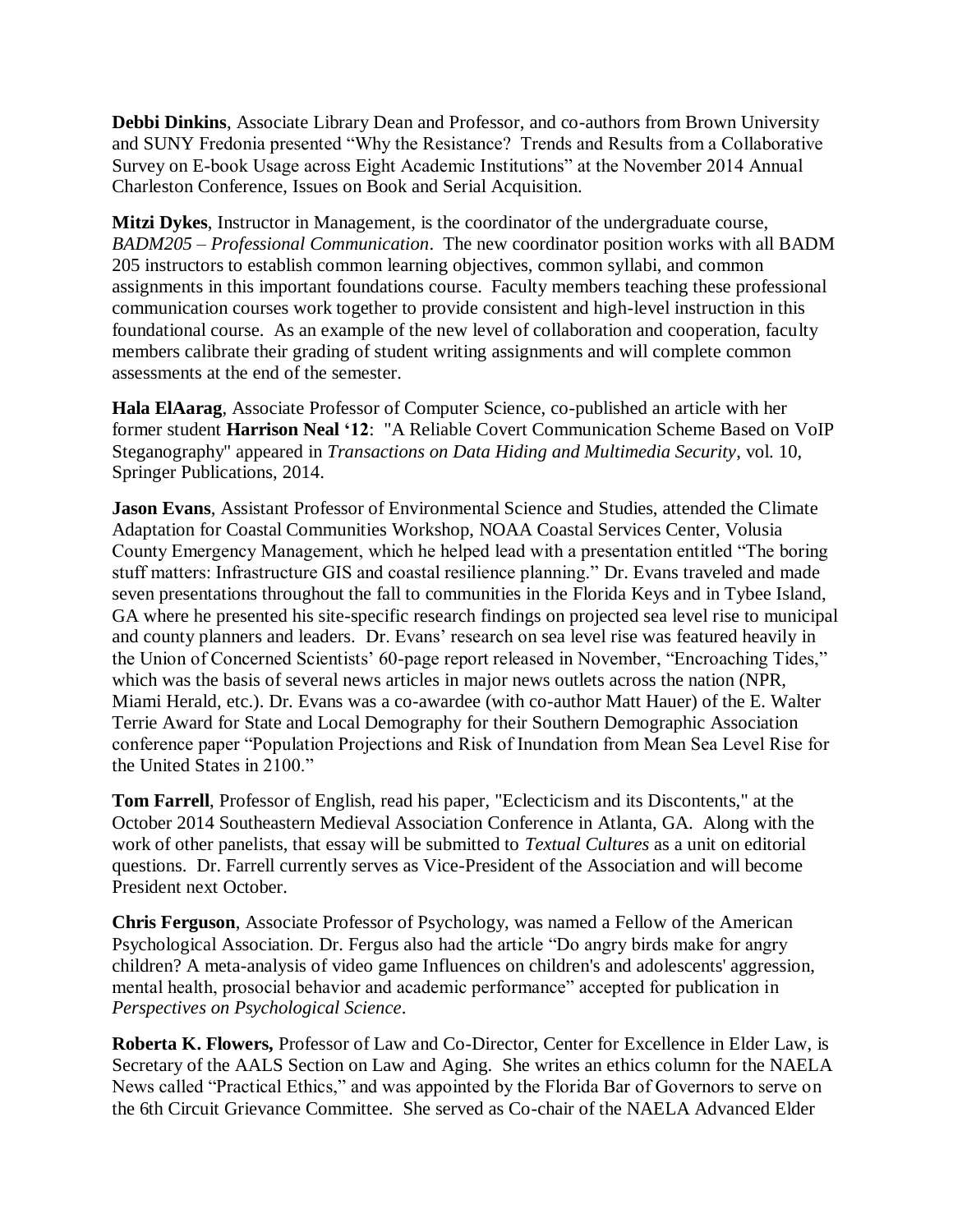Law Review, and presented at multiple NAELA Webinars and CLEs, as well as presenting "Who is the Client in a Special Needs Trust?" at the Stetson Special Needs Trust Conference, and "Being an Effective Witness," at the National Adult Protective Service Association Conference in Portland, Oregon.

**Rosalie Flowers**, Learning and Information Literacy Librarian and Assistant Professor, copresented her paper, "Flipping Information Literacy: Collaborating across Departments to Automate Library Instruction," at the Georgia International Conference on Information Literacy, October 2014.

**Jennifer Foo**, Professor of Finance, recently attended the World Finance & Banking Symposium in Singapore where she presented her research work entitled "Global Stock Market Behavior Preand Post Lehman Brothers," co authored with Dorota Witkowska of the University of Lodz (Poland). Dr. Foo also chaired a session on international finance and discussed a paper on the new Basel III international banking regulations.

**Mayhill Fowler**, Assistant Professor of History, served on the academic selection and organizing committee for the Annual Danyliw Seminar in Ukrainian Studies at the University of Ottawa October 30-November 1. She moderated panels on civil society and regionalism, and created video interviews with international policy experts at this meeting. Dr. Fowler presented "The Bandura and the Tango: Evgenii Petrov and Soviet Ukrainian Popular Culture" at the annual conference of the Association of Slavic, East European and Eurasian Studies in San Antonio, TX in November. She also participated in a roundtable, "Debate, Discourse, and Decorum: Whither the Study of 20th c Ukraine," at the conference.

**James W. Fox, Jr.,** chaired the Association of American Law Schools' Section on Legal History.

**Krista Franco**, Assistant Professor of Theatre Arts, was awarded a \$10,000 Innov8 grant in September from the city of Lynchburg, VA to support Endstation Theatre Company, which she co-founded.

**Russell Franks**, Lecturer in Music, has been named resident stage director for Vero Beach Opera and directed Puccini's opera Il Tabarro for Vero Beach Opera on January 11, 2015. In this production he worked with professional singers who have sung all over the world including the Metropolitan Opera in New York City and chose nine students to participate, performing in small roles and the chorus as professional singers: Michael Vlach, Haywood Dunston, Sean Hileman, David Peralta, Ryan Kirk, Ashley Nuñez, Alexandra Martinez Uresti, Alan Broetzmann, and Erin Coatney. On November 1, he directed the Stetson Opera Theatre production: Masquerade, An Evening of Musical Theater, performed in the President's Garden. In August he traveled to Germany with eight students from Stetson's Opera Theatre and directed them in a production of Monteverdi's *L'Incoronazione di Poppea* for the Sulzbach-Rosenberg International Music Festival which prompted the music critic, Marielouise Scharf, to proclaim the production "Heroic!" and the stage direction "...spectacular!" He also sang with the Festival's orchestra under the baton of Andrzej Grabiec, and the reviewer said of his performance, "Russell Franks (baritone) sang with a voice that was well-balanced and beautiful."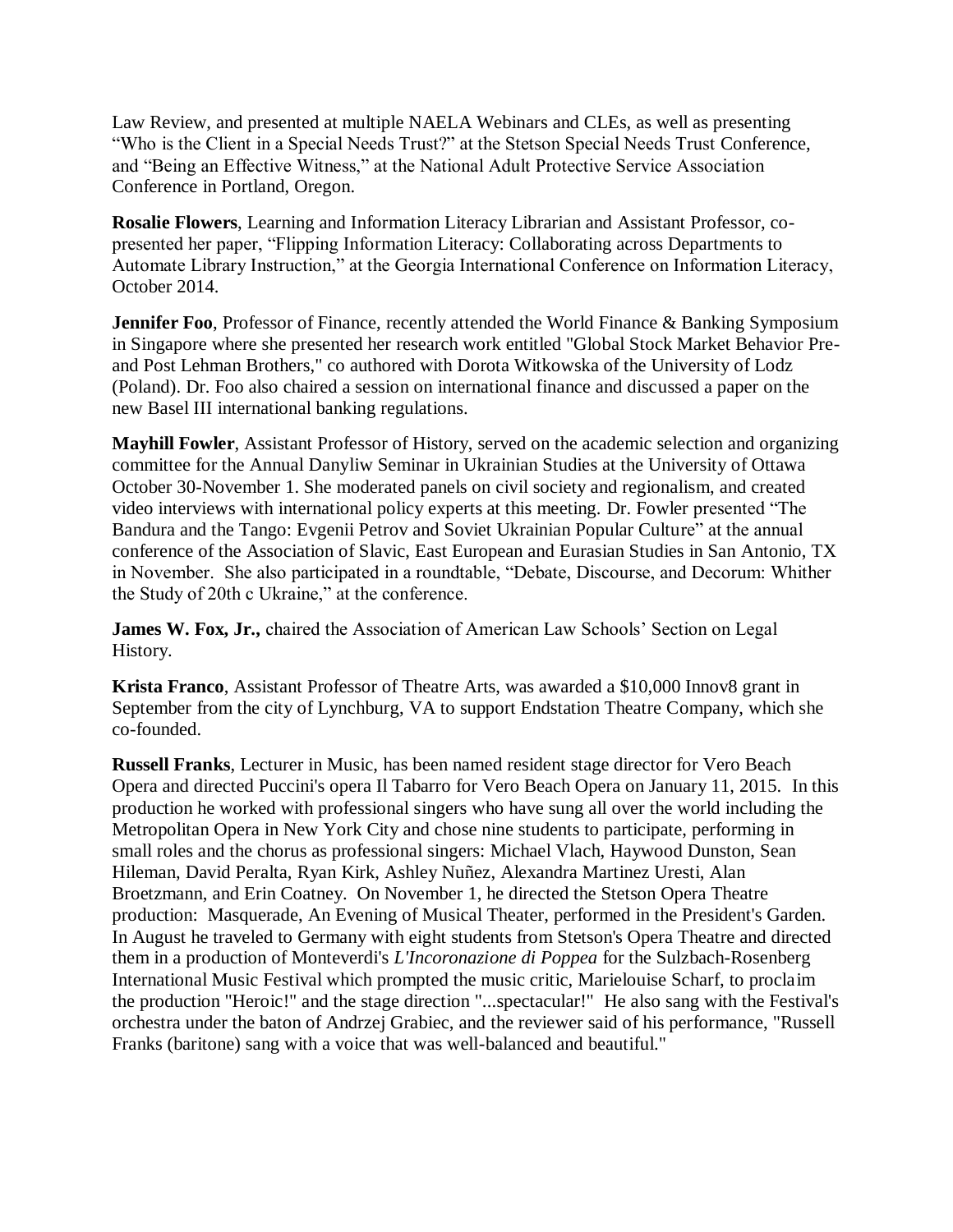**Royal C. Gardner**, Professor of Law and Director, Institute for Biodiversity Law and Policy, continues his appointment as Chair of the Ramsar Convention's Scientific and Technical Review Panel.

**Claudia Gatewood**, Director of the Community School of Music, welcomed Stetson alumna **Amanda Sali** B.M. '02 to the Young Singers program as its conductor. The Orff-Schulwerk program also has new leadership this fall. The new Orff instructor, **Kris Light** was one of five finalists for Volusia County Teacher of the year award last year. She is one of two Level III certified Orff Schulwerk teachers in Volusia County. The Youth String Orchesta is being led by one of our music graduates teaching in Volusia County, Sandra Hill, and a string and orchestra conductor from Orange County. Individual lessons are being taught by a faculty of 30 this fall semester, half of which are our music majors, and there are four School of Music graduates teaching this fall.

**Melissa Gibbs** and **Kirsten Work**, Associate Professors of Biology, had their co-authored article "The Immune System Game" accepted for publication in *American Biology Teacher*.

**Deborah Goldring**, Assistant Professor of Marketing, had her article "Reputation Orientation: Improving marketing performance through corporate reputation building" accepted for publication in *Marketing Intelligence and Planning*. Dr. Goldring presented another paper, completed with a student and funded by a Fell Research Grant, "MBA Program Success: The Impact of MBA Pre-requisite Courses," at the Academy of Business Education Conference where she also served as session chair. Dr. Goldring additionally served as Ad Hoc Reviewer, *Journal of Marketing Theory and Practice.*

**Ben Goss**, Associate Professor of Sport Business, presented "Leaving money on the touchscreen: An analysis of revenue generated by sport property mobile apps" (2014, March) at the Ninth Annual Southern Sport Management Conference, Nashville, TN. Additionally, Dr. Goss attended the Sports & Entertainment Alliance In Technology (SEAT) Conference in Miami, FL., generating strong professional contacts including discussions with Green 4 Solutions about implementing their software  $\&$  teaching modules into our Sport Sales, Negotiations  $\&$ Promotions course.

**Ben Goss**, Associate Professor of Sport Business, and **Scott Jones**, Associate Professor of Marketing, are piloting a new, co-taught class entitled Sport Marketing and Sponsorship. The course is organized to provide students with two distinct perspectives; that of a sport property and that of a brand serving as a sponsor. The course incorporates a variety of interaction with industry experts including Gil Beverly (College Sports Brand Manager, ESPN), Arjun Chowdri (Director of Marketing, PGA of America) and Andi Garavaglia (Licensing, National Hockey League).

**Alan Green**, Assistant Professor of Economics, presented a poster in the Economic Education Session at the American Economics Association Annual Meeting in January in Boston. The poster title was "Pay for Play? Engaging Students Through a Graded Multiplayer Prisoner's Dilemma."

**Ethan Greene**, Assistant Professor of Digital Arts, premiered a work for cello and electronics in Miami at the Bakehouse Arts Complex, and presented another work in Jacksonville at the Root Signals Electronic Music Festival in September.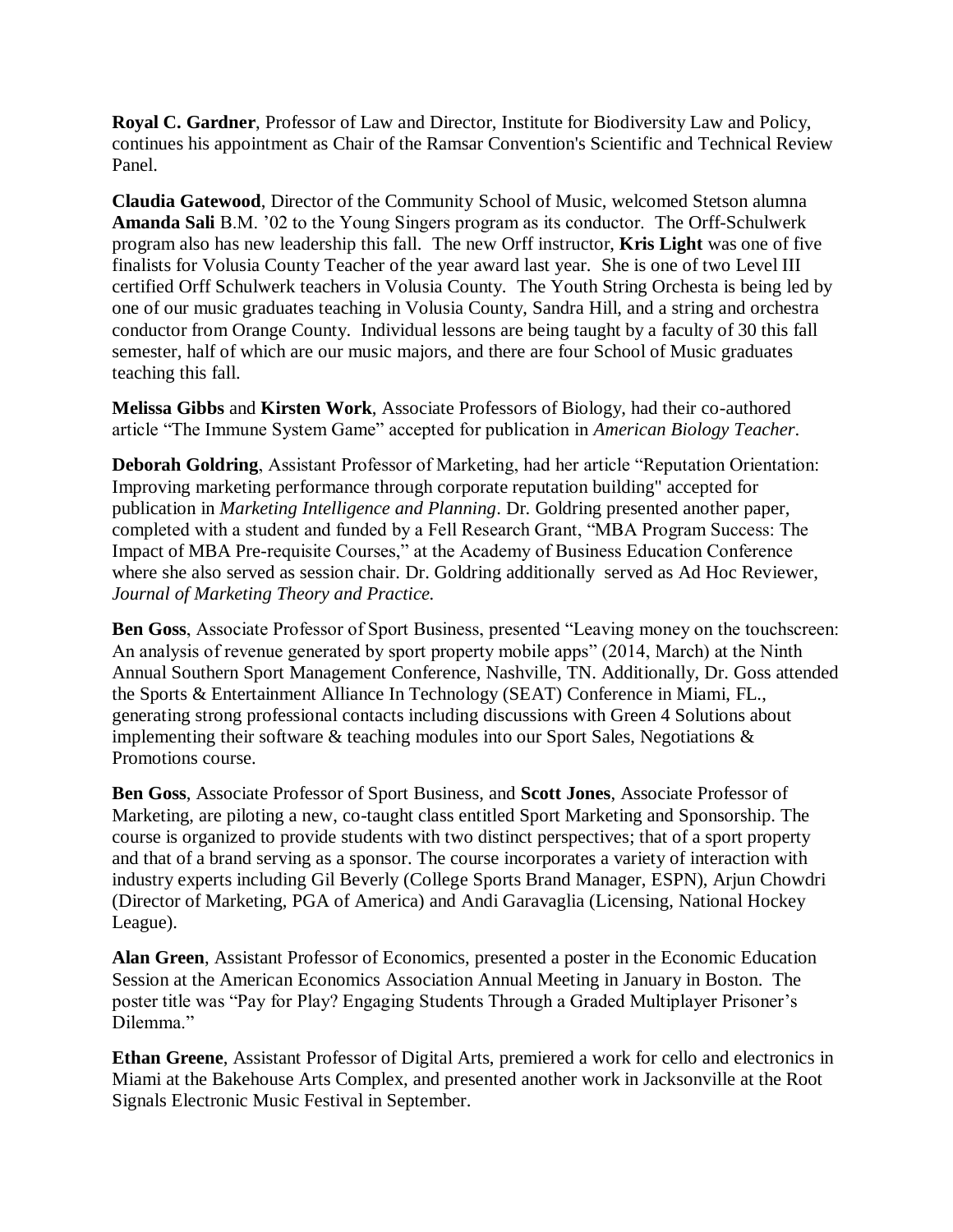**Shannon Groskreutz**, Lecturer in Music, had a music review published of Rainer Lischka's *Gut Aufgelegt* (In a Good Mood), a collection of recorder duets, and *Tanzlust* (The Pleasure of Dancing), a collection of recorder trios, in the Fall 2014 edition of *American Recorder*, the journal of the American Recorder Society.

**Laura Gunn**, Associate Professor of Integrative Health Science, had a co-authored article accepted for publication: "Evaluation of Diverse Community Asthma Interventions: Balancing Health Outcomes with Developing Community Capacity for Evidence-Based Program Measurement" will appear in *Population Health Management*. In October, Dr. Gunn received the Distinguished Dolphin Alumni Award from Jacksonville University.

**Melinda Hall**, Assistant Professor of Philosophy, had her article "Continental Approaches in Bioethics" accepted by the journal *Philosophy Compass*. She had a book chapter entitled "Patient Interpretation: Kristeva's Model for the Caregiver" accepted for publication in the forthcoming volume *New Forms of Revolt: Kristeva's Intimate Politics*, edited by Sarah Hansen and Rebecca Tuvel. She also edited the volume *Pouvoirs de l'horreur* for the book series Contemporary Literary Criticism Series (ed. Lawrence J. Trudeau, vol. 367, Farmington Hills, MI: Gale). In November, Dr. Hall presented the paper "Inflated Parental Responsibility and Reproductive Decision-making" at the Florida Philosophical Association meeting.

**Ashley Heintzen**, Adjunct Professor of Music, performed Antonio Vivaldi's *Bassoon Concerto in E Minor*, RV 484 with the Bach Festival Orchestra of Winter Park on February 21, 22 and 23, 2014. An active performer, Dr. Heintzen has been a member of the group since 1995.

**Carol E. Henderson**, Professor of Law and Director, National Clearinghouse for Science, Technology and the Law, presented the workshop "Facing the Twenty-First Century Challenges to Expert Testimony: An Approach for Success," at the 20th World Meeting of the International Association of Forensic Sciences, which included more than 1,500 participants from 77 countries. She also presented "The Future Relationship of Law and Forensic Science: A Collaborative Model," and moderated a panel on ethics at that conference in Seoul, Korea. She was appointed to the International Forensic Science Research Institute Advisory Board, and serves as a peer reviewer for *The Journal of Philosophy, Science & Law*.

**Patrick Hennessey**, Adjunct Professor of Music, was appointed jazz ensemble director at Stetson University as well as elected to the national Board of Directors of the Association of Concert Bands and appointed chair of the Band History interest group of the Society for American Music. Dr. Hennessey presented a conference paper, "Beyond the 'Ukulele: Portuguese Influence on the Musical Traditions of Hawai'i," published in *Alta Musica*, and has been invited to write a source book for the College Music Society on the music of the Columbian Exposition of 1893 in Chicago with particular emphasis on the performances and repertoire of the John Philip Sousa band. His recent trombone performances include shows with the Temptations, Celtic Thunder, and the Phoenix Jazz Orchestra and concerts with the Central Florida Winds and the Space Coast Symphony Orchestra.

**Maggie Herb**, Visiting Lecturer and Director of the Writing Center, presented "The stories they tell: A study of tutors' and writers' narratives" at the October International Writing Centers Association Conference in Orlando. Maggie also chaired a Special Interest Group session on "The Risks of Contingent Writing Center Directorships" at the same conference.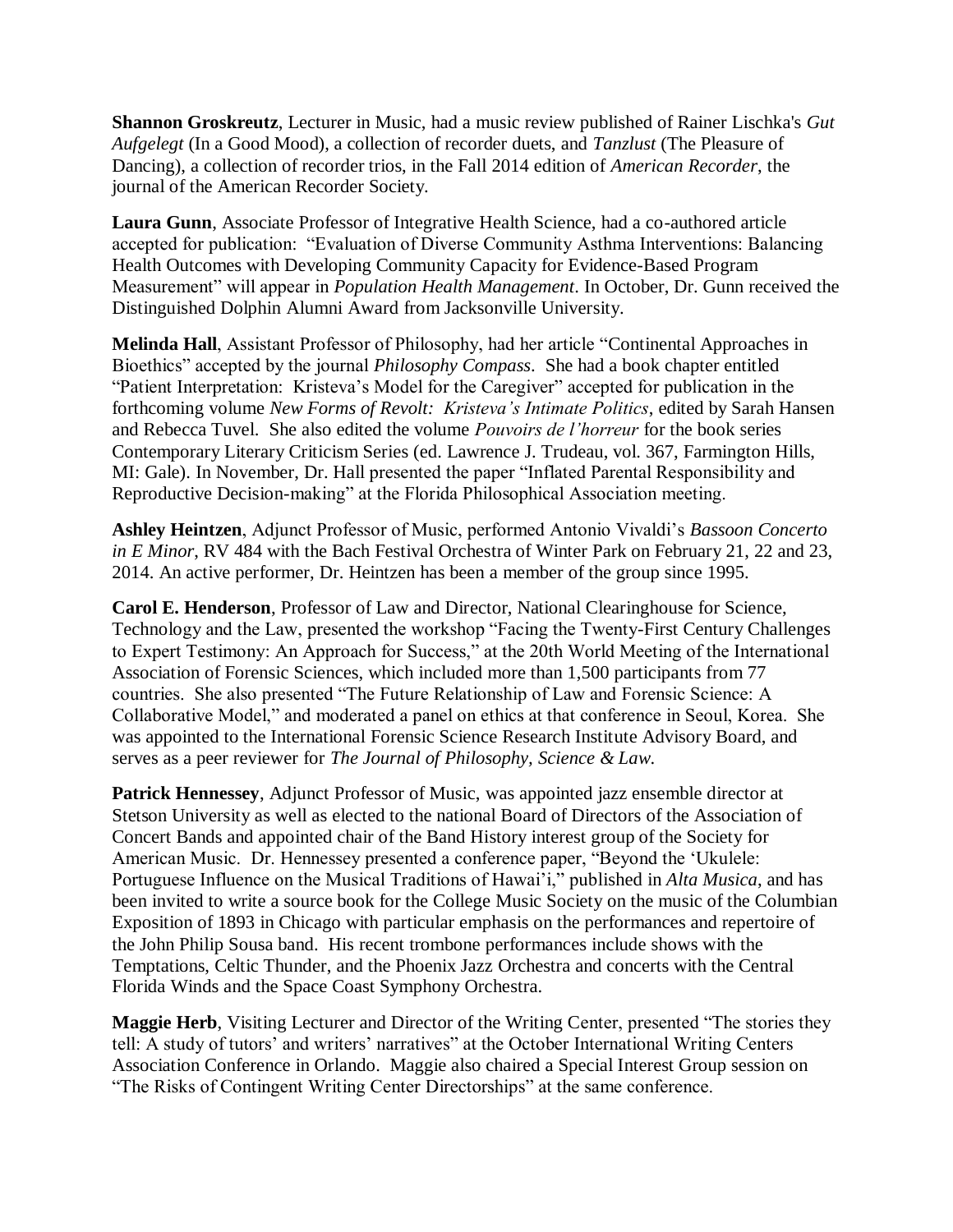**Lonnie Hevia**, Visiting Assistant Professor of Music, had his latest work, *By the Light of the Stars*, premiered in January at the Baltimore-based SONAR New Music Ensemble; SONAR commissioned the piece last March. The work is scored for a 10-piece ensemble and is based on a quote by Oscar Wilde. In February, *Invocation*, a work for solo violin he composed in 2009, was performed during The 2014 Joint Regional Conference of The College Music Society's Southern Chapter and mid-Atlantic Chapter. The performer was Miroslav Hristov, professor of violin at the University of Tennessee, Knoxville, where the conference was held. In April, his duo for flute and cello, *I Am and I Watch the Drama of Works*, was quite brilliantly performed by Joanna Martin and Elizabeth Lee at The Crane School of Music, SUNY Potsdam, during The College Music Society's 35<sup>th</sup> Northeast Regional Conference. In July, he was offered – and accepted – a one-year Visiting Assistant Professor position at Stetson University's School of Music, where he is currently teaching music theory and functional keyboard.

**Sydney Hodkinson**, Claude Almand Chair of Composition, has had three of his works published by The Theodore Presser Company, one of the nation's primary publishers of classical music: THREE DANCE PRELUDES (1981) for alto saxophone and piano, CHALUMEAU: a canonic prelude (1984) for solo clarinet and electronics, and BRAIN DROPS: Seven Games for Two Pianists (2014), was commissioned by Stetson School of Music faculty Edit Palmer and Michael Rickman; it will be premiered by them this concert season in Deland Florida. Dr. Hodkinson was honored by his alma mater, The Eastman School of Music of the University of Rochester, which hosted a two-day celebration in honor of the composer's 80th birthday. Among the works performed were STOLEN GOODS (2008) for solo piano, SOME ASSEMBLY REQUIRED (2010): Ten Short Stories for Chamber Septet, and SYMPHONY NO. 10 (2011) for Symphonic Wind Ensemble. Dr. Hodkinson has been given a commission to compose his Seventh String Quartet for the award-winning Jupiter String Quartet, one of the nation's leading voices for chamber music. The ensemble, currently Quartet-in-Residence at the University of Illinois, Urbana-Champaign states that "We are thrilled to have the opportunity to premiere a new Hodkinson Quartet at the Aspen Music Festival next summer!"

**Kevin M. Hughes**, Assistant Dean for Development and Alumni Engagement, has joined the College of Law from the Institutional Advancement office at Denison University in Granville, Ohio. He previously worked in development at the Ohio Health Foundation in Columbus, Ohio.

**Eugene Huskey**, William R. Kenan, Jr. Professor of Political Science, presented "Political Leadership in Central Asia" in a roundtable on Post-Communist Leadership at the annual conference of the Association for Slavic, East European and Eurasian Studies in San Antonio, TX in November.

**Eugene Huskey**, William R. Kenan, Jr. Professor of Political Science, and **David Hill**, Associate Professor of Political Science, have co-authored the article "Electoral Stakes, Labor Migration, and Voter Turnout: The 2011 Presidential Election in Kyrgyzstan," which will be published in the forthcoming issue of *Demokratizatsiya: The Journal of Post-Communist Democratization*.

**Bruce R. Jacob**, Dean Emeritus and Professor of Law, authored *Judgment at Nuremberg: Stetson's Connection to the War Crimes Trials*, for the Stetson Law Review. He gave two speeches on recent U.S. Supreme Court decisions at meetings of the Hillsborough Association of Women Lawyers, participated in a Law Review panel discussing the work of one of the members of the Law Review staff, and played the violin for the faculty/staff holiday luncheon in the Great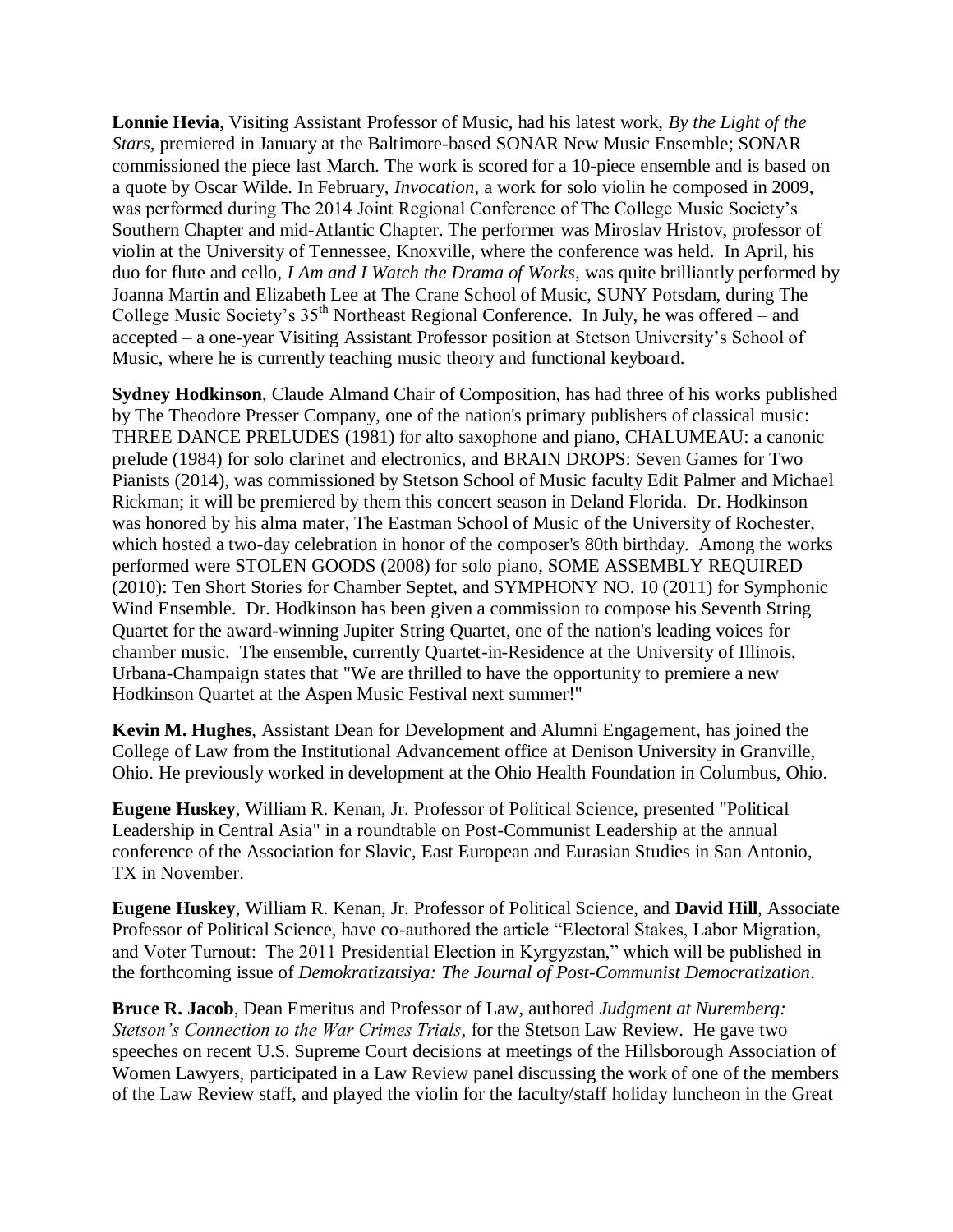Hall. Dean Jacob provided indigent legal services to ten prison inmates, and coordinated student involvement in those representations where appropriate.

**Marco J. Jimenez**, Professor of Law, served on the Call for Papers committee for the Southeastern Association of Law Schools.

**Asal Johnson**, Assistant Professor of Integrative Health Science, had a co-authored article accepted for publication: "Differences in Urban and Rural Childhood Obesity: A Systematic Review and Meta-Analysis" will appear in *Childhood Obesity*. Dr. Johnson also co-presented "Racial segregation as an important determinant of lung cancer outcomes" at the 142th Annual meeting of the American Public Health Association in New Orleans in November.

**Carmen B. Johnson** J.D. '12, Assistant Director for Admissions and Diversity Initiatives, accepted a Diversity Outreach Champion Award on behalf of the College of Law during the Honors and Appreciation Luncheon at the 10th Annual National Black Pre-Law Conference and Law Fair in Houston, Texas. Stetson was honored as a Diversity Outreach Champion for its "sustained commitment to reaching out to Black prospective applicants through participation in the Law Fair for 10 years in a row" – since the conference's inception.

**Boyd Jones**, John E. Aliese Price Professor of Organ and University Organist, recorded a newly commissioned work by **Dr. Hodkinson** on the Lee Chapel von Beckerath organ. Hodkinson's "Organmusic," a six-movement work has now been released as a CD by Navona Records. The large work is coupled with Hodkinson piano pieces performed by Barry Snyder of the Eastman School of Music faculty on a release called "A Keyboard Odyssey." Dr. Jones performed with the Stetson Concert Choir on their tour, including the Duke University Chapel and Alice Tully Hall in Lincoln Center, New York. Other recitals included performances for the St. Augustine Summer Music Festival, at Stetson for the Central Florida American Guild of Organists, and collaborative performances with **Dr. Stephen Robinson**, including one for Guitar Sarasota.

**Scott Jones**, Associate Professor of Marketing, was an invited panelist at the PhD Project's International Symposium for doctoral students in the field of marketing held in conjunction with the American Marketing Association's Summer Educators conference. Scott joined Andrea Dixon (Baylor University) and Jeff Murray (University of Arkansas) in a discussion on social networking, career positioning, and balancing the demands for scholarship and teaching of tenure track positions. As faculty advisor to Stetson's American Marketing Association (AMA), Dr. Jones has organized site visits for AMA members and his students to United Parachute Technologies and Kermit's Key Lime Shoppe. Dr. Jones' co-authored article, "Perceptions of a Brand Sponsoring a Sport Competitor," was published in the *Journal of Brand Strategy* (Vol 13 (1) p. 80-93).

**Robin Kazmarek**, Assistant Director of Career and Professional Development, has been elected as Treasurer for the Florida Association of Colleges and Employers and Secretary for the Colleges of Central Florida Career Consortium.

**Camille King**, Associate Professor of Psychology, has co-authored the article "Unconditioned oromotor taste reactivity elicited by sucrose and quinine is unaffected by extensive bilateral damage to the gustatory zone of the insular cortex in rats," which will appear in *Brain Research*.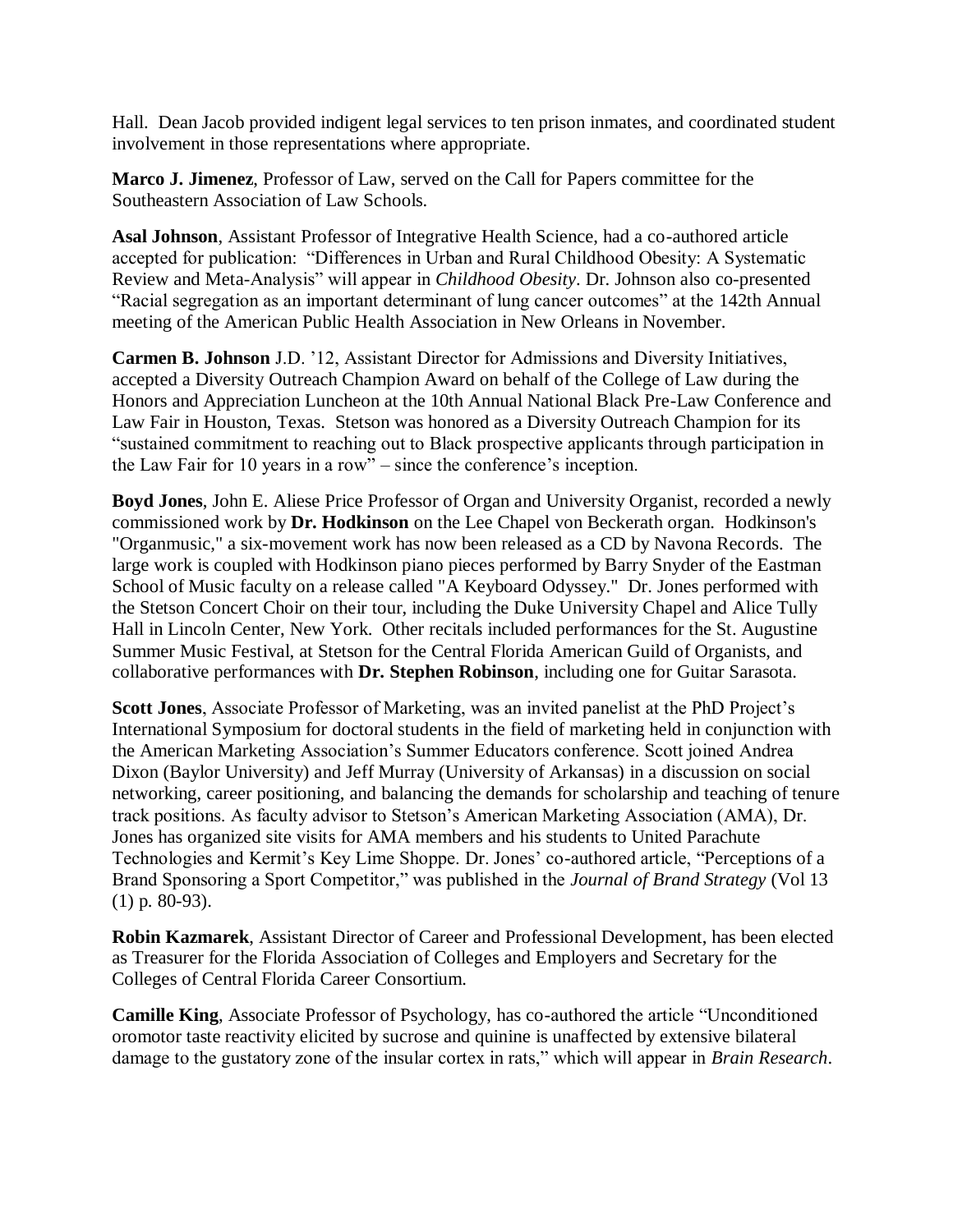**Clara Knotts**, Lecturer in Music, started a collegiate chapter of ASTA (American String Teachers Association). The students will be participating in multiple community outreach opportunities (instrument petting zoos, instrument demonstration, other string related assists in the community and surrounding areas). In October she submitted a proposal to the American String Teachers Association (ASTA) for a Poster Session at the National ASTA Conference. My submission, entitled *The "re-emergence" of the fretted violin family: Extended technique and educational significance* was chosen for a Best Practice Poster Session. The National ASTA Conference is in Salt Lake City, Utah from March 18-21, 2015.

**Routa Kroumovitch-Gomez**, Professor of Music, participated in a pre-concert documentary/ interview about Alexander Nevski and a performance of *Alexander Nevski* by Prokofiev in April, also serving as concertmaster at Knowles Chapel at Rollins College. She also performed in a concert organized by the Consul of Germany, "Musical Gems of Germany" (May 15, Winter Park). In June, she taught at the Florida Young Artists Orchestra summer camp. In July she joined several Stetson students and colleagues to perform and teach a masterclass at the Orfeo Music Festival, Italy. Mrs. Kroumovitch's summer also included six days of performing and teaching master classes for "Jornadas Musicales del Norte" in Antofagasta, Chile. She returned to Chile in November to perform in concerts and assist with the Dr. Luis Sigal International Music Competition in Vina del Mar. Other recent appearances have included performances with the Stetson University Chamber Orchestra on September 12, in her faculty recital with **Dr. Michael Rickman** on September 13, in a concert of the music of Peter Mathew on September 21, with The Winter Park Bach Festival Society's "Masterful Mozart" in October and "Classical Christmas" in December, for the Volusia County Cultural Alliance at the Daytona Museum of Arts and Sciences on October 21, and for Walt Disney World's renowned Candlelight Concerts.

**Katya Kudryavtseva**, Assistant Professor of Art History, presented a paper in August in Helsinki, Finland at the European Network for Avant-Gard and Modern Studies Conference.

**Eric Kurlander**, Professor of History, was a featured expert in Brad Meltzer's *Lost History*, Episode Two, "Hitler's Photo Album", aired nationally on History Channel Two (H2), 7 November 2014. [\(http://www.history.com/shows/brad-meltzers-lost-history/videos/hitlers-photo](http://www.history.com/shows/brad-meltzers-lost-history/videos/hitlers-photo-album)[album\)](http://www.history.com/shows/brad-meltzers-lost-history/videos/hitlers-photo-album). Dr. Kurlander published a review of Alexa Geisthövel, *Intelligenz und Rasse: Franz Boas' Psychologischer Antirassimus zwischen Amerika und Deutschland, 1920-1942* in *German History*, 32(4): 646-648. In September, he presented "Lucifer's Stormtroopers? Himmler's Hexenkarthotek, the Holy Grail, and the SS search for Aryan Religion" at the 2014 Convention of the German Studies Association in Kansas City, MO. He also co-organized the panel, "The Uses of Witchcraft in Modern Germany" at this meeting.

Peter F. Lake, Professor of Law, Charles A. Dana Chair and Director, Center for Excellence in Higher Education Law and Policy, was quoted extensively in the popular press, including the *Chronicle of Higher Education*, *USA Today*, *Huffington Post*, *Harvard Crimson*, *Tampa Bay Times*, and *Politico*, as well as several PBS stations.

**Andrew Larson**, Associate Professor of Music, attended the National Leadership conference of the American Choral Director's Association in Salt Lake City as President of the Florida Chapter of that organization. The Stetson University Women's Chorale, with conductor Dr. Larson, performed at a peer-reviewed conference of over 2,000 of the American Choral Directors Association (ACDA) in Jacksonville in March. The Women's Chorale will be performing at a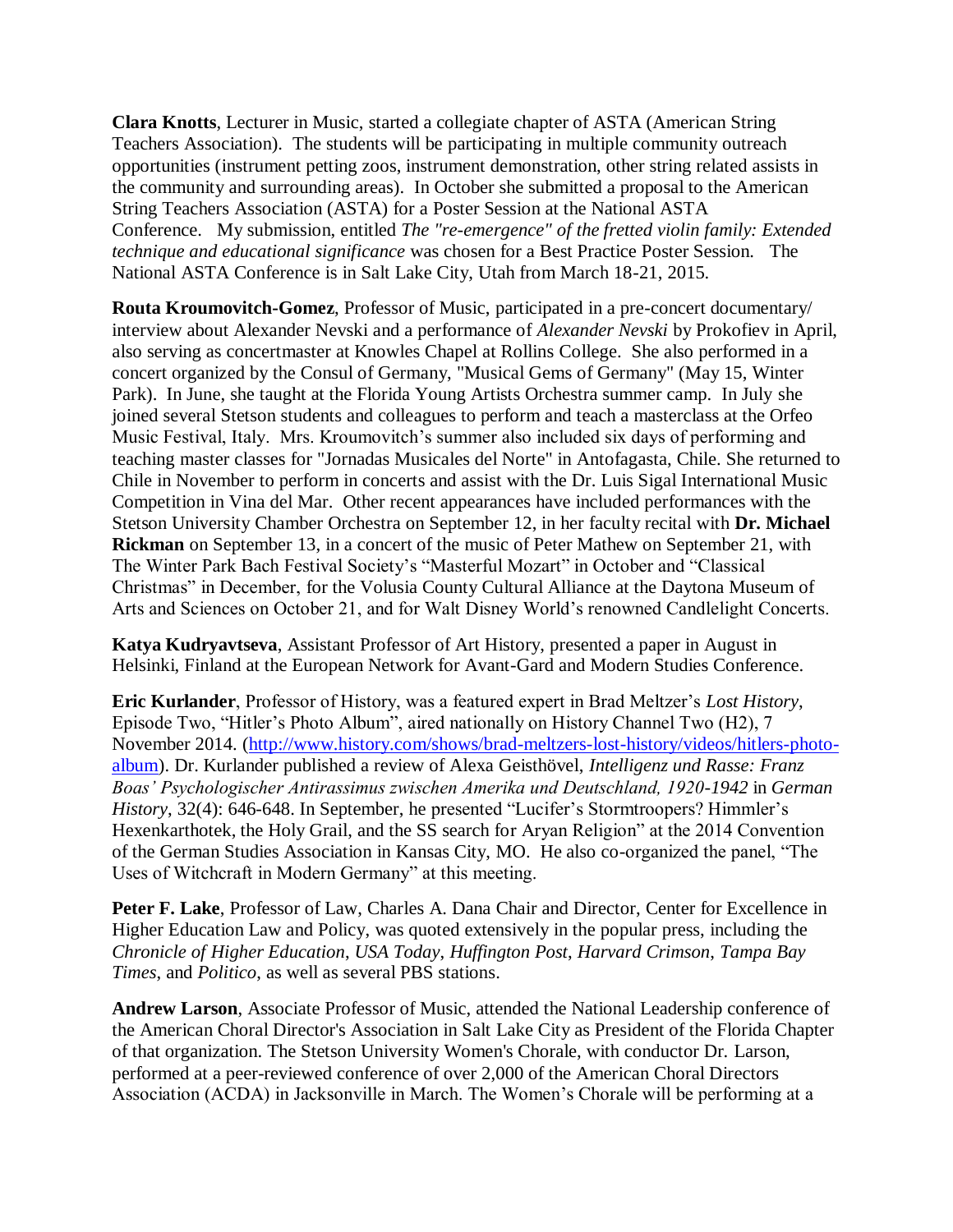Universal Studios festival in January 2015. He also conducted a week-long choral workshop in Detroit, MI in August, a Men's Choral Festival at Southeast Missouri State University in October, and has been invited to conduct the Schubert Mass in G in Carnegie Hall in May 2016. Dr. Larson submitted two compositions for publication at Walton Music under a cover letter by Jo-Michael Scheibe (National ACDA President). Newly composed hymn by Dr. Larson (text and music) were submitted to the Ensign magazine, with a print and online readership of millions worldwide.

**Lloyd Linney**, Professor of Music, in July taught a class on Mozart and led a day trip to Salzburg for the European Culture course, part of the Stetson University School of Business summer program in Innsbruck, Austria. She also taught a class on Wagner as a follow-up for their trip to King Ludwig's castle, Neuschanstein, in Bavaria. In May she traveled to Paris where she studied French vocal literature with Susan Manoff, coach/pianist for the Paris Conservatory. In addition to the work she has done with Ms. Manoff since 2012, her four trips to Paris in the last two years have helped her prepare the First Year Seminar, "Paris: City of Life, Lights, Art," which she is teaching this fall. In January and May Dr. Linney studied voice with Louise Urban, Professor Emeritus, University of Maryland, at her studio in Vienna, Virginia.

**Phillip Lucas**, Professor of Religious Studies, was awarded the Helen Crovetto Award for Excellence in the Study of South Asian New Religions in November 2014. The award is made every two years by the Association for the Academic Study of New Religions for the best article addressing new religious currents in South Asia and in the South Asian diaspora. The article was entitled "Nontraditional Modern Advaita Gurus in the West and their Traditional Modern Advaita Critics," and was published in *Nova Religio: The Journal of Alternative and Emergent Religions* last year. Dr. Lucas debuted his documentary film, "On the Path of the Buddha: Buddhist Pilgrimage in North India," in his classes in November 2014. The film explores Buddhist pilgrimage sites and rites in six places of historical importance in the life of the Buddha: Lumbini, Nepal, where the Buddha was born; Bodh Gaya, India, where he attained enlightenment; Sarnath, India, where he preached his first sermon and formed his first monastic community; Rajgir, India, where he preached the famous Heart Sutra; Vaishali, India, where he first admitted women into the Sangha; and Kushinegar, India, where he passed into Mahaparanirvana. The film has been made available to educators at no cost via Youtube and has over 8,500 views to date.

**Jim Mallett**, Professor of Finance, taught a finance concepts course to 26 international students from around the globe at the Management Center of Innsbruck University over Christmas break. Dr. Mallett also presented his research paper entitled "Undergraduate Research Design in a Junior Seminar Class" at the Academy of International Business annual conference in Miami, where he participated in a panel discussion on "Promoting Undergraduate Business Research."

**Emily Mieras**, Associate Professor of History, attended the American Studies Association Annual Meeting in Los Angeles in November and presented "Marketing the 'Athens of Florida': Nostalgia, Historical Memory, and Community Identity in Central Florida," based on research completed during her spring 2014 sabbatical. Additionally, Dr. Mieras served on the program committee for the 16th National Planning History Conference, sponsored by the Society for American City and Regional Planning History, to be held in Los Angeles in November 2015.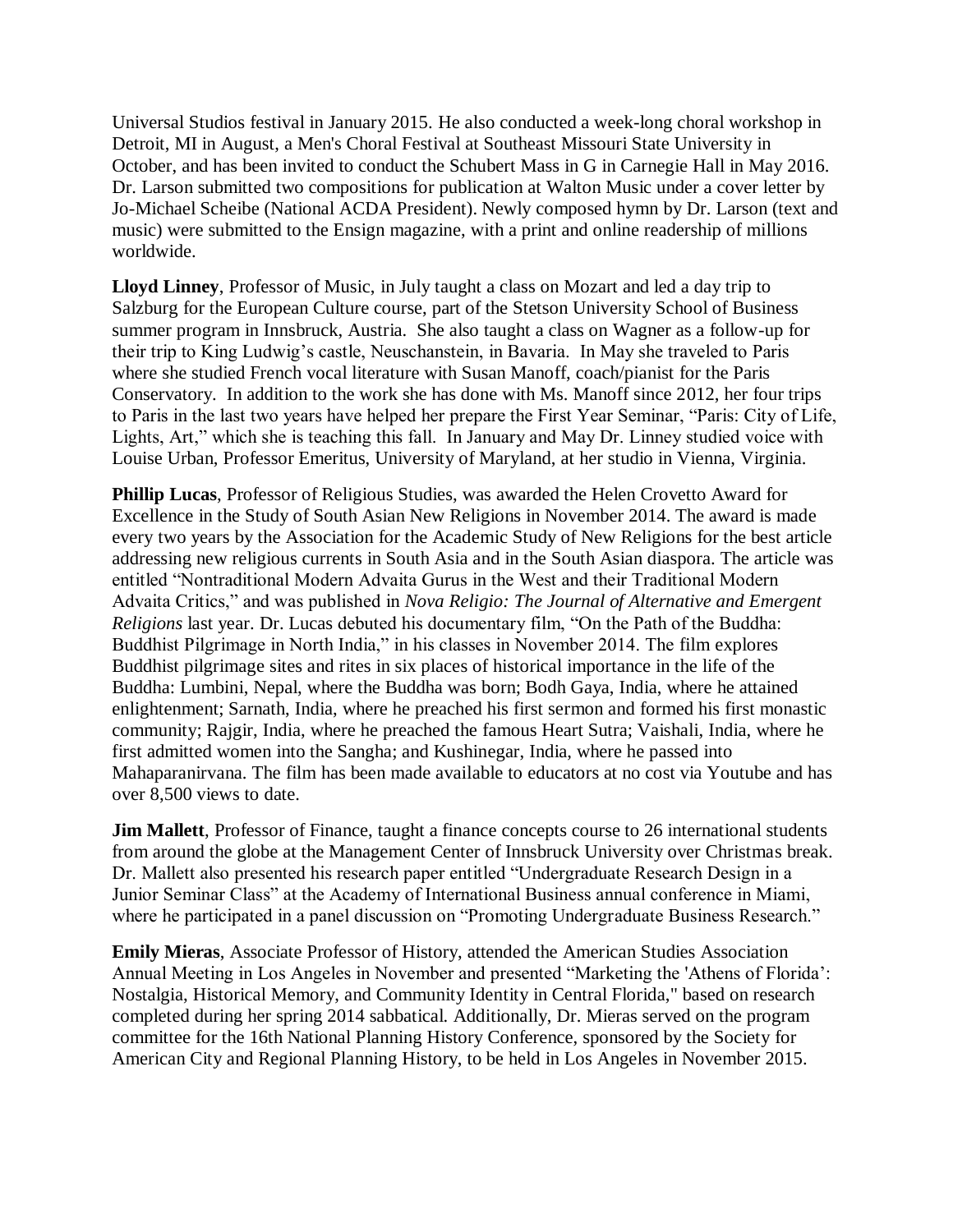**Emily Mieras**, Associate Professor of History, and **Rebecca Watts**, Associate Professor of Communication and Media Studies, created a new lecture series, Learn Local. The series debuted in Fall 2014 with talks by Stetson faculty on the Volusia Sandhill Ecosystem and "Marketing the Athens of Florida." The series continues in Spring 2015 with faculty talks on Blue Spring and the racial integration of Stetson, as well as a lecture by journalist and author Bob Kealing based on his book *Tupperware Unsealed*.

**Rebecca C. Morgan**, Boston Asset Management Chair in Elder Law and Co-Director, Center for Excellence in Elder Law, presented to the Washington and Missouri chapters of NAELA in Seattle and Kansas City, respectively, and presented a webinar for the ABA Commission on Law & Aging. She was a panelist for the AALS Aging & Law Section at the AALS annual meeting, and is Treasurer of the Center for Medicare Advocacy.

**Carolyn Mueller**, Professor of International Business, served as an invited faculty coach to an X-Culture team participating in the annual competition at the Academy of International Business-SE conference from October 23-26, in Miami, FL. Dr. Mueller also served as conference track chair for International Business Education submissions, and chaired a panel session/workshop on Undergraduate Business Research. Louis Vuitton, the French fashion house, was this year's sponsor of the event. Vuitton offered internships and career positions to several students involved in this year's challenge. Dr. Mueller is an invited member of the Editorial Board of Advisors for the Handbook of Research on Impacts International Business and Political Affairs on the Global Economy, to be published by IGI Global (www.igi-global.com), scheduled for release in November 2015. Presently, Dr. Mueller is presenting her co-authored paper "Research Methods: Are IB Master's Programs Different?" at the International Business Conference: Best Practices in Global Organizations hosted by St. Leo University.

**Lynn Musco**, Professor of Music, performed with Tosca Duo at the University of Alabama at Birmingham Clarinet Symposium (March) and the International Clarinet Association International Conference in Baton Rouge LA (July), performing commissioned works including Stetson alumnus and faculty member, Carlos Velez. She also directed the 8th Annual Stetson Clarinet Clinic with 82 participants, the highest ever attendance to date for this summer clinic.

**Luz Estella Nagle**, Professor of Law, presented on human trafficking and corruption at the IBA Annual Conference in Tokyo; delivered a report on human trafficking laws worldwide and the influence of corruption on human trafficking as a member of the IBA President's Task Force on Human Trafficking; was appointed Vice-Chair of the IBA President's Task Force on Human Trafficking; published "The Rule of Law in Latin America", in *Latin American Democracy: Emerging Reality or Endangered Species?, 2d* (Richard Millet et al., Taylor & Francis, 2015), and "Colombia" in *Comparative Counter-Terrorism Law* (Kent Roach, Ed., Cambridge University, Press 2015).

**Carolyn Nicholson**, Professor of Marketing, presented "Marketer-Generated Content Engagement: A Framework for Exploring its Impact on Brand Trust and Socially-Mediated Communication" at the Annual Conference Society for Marketing Advances, with **Deborah Goldring**, Assistant Professor of Marketing. Dr. Nicholson and Dr. Goldring continue working on the dataset for journal submission.

**Gary Oliphant**, Associate Professor of Management, is leading Stetson's efforts in implementing a grant received from The Coleman Foundation to improve entrepreneurship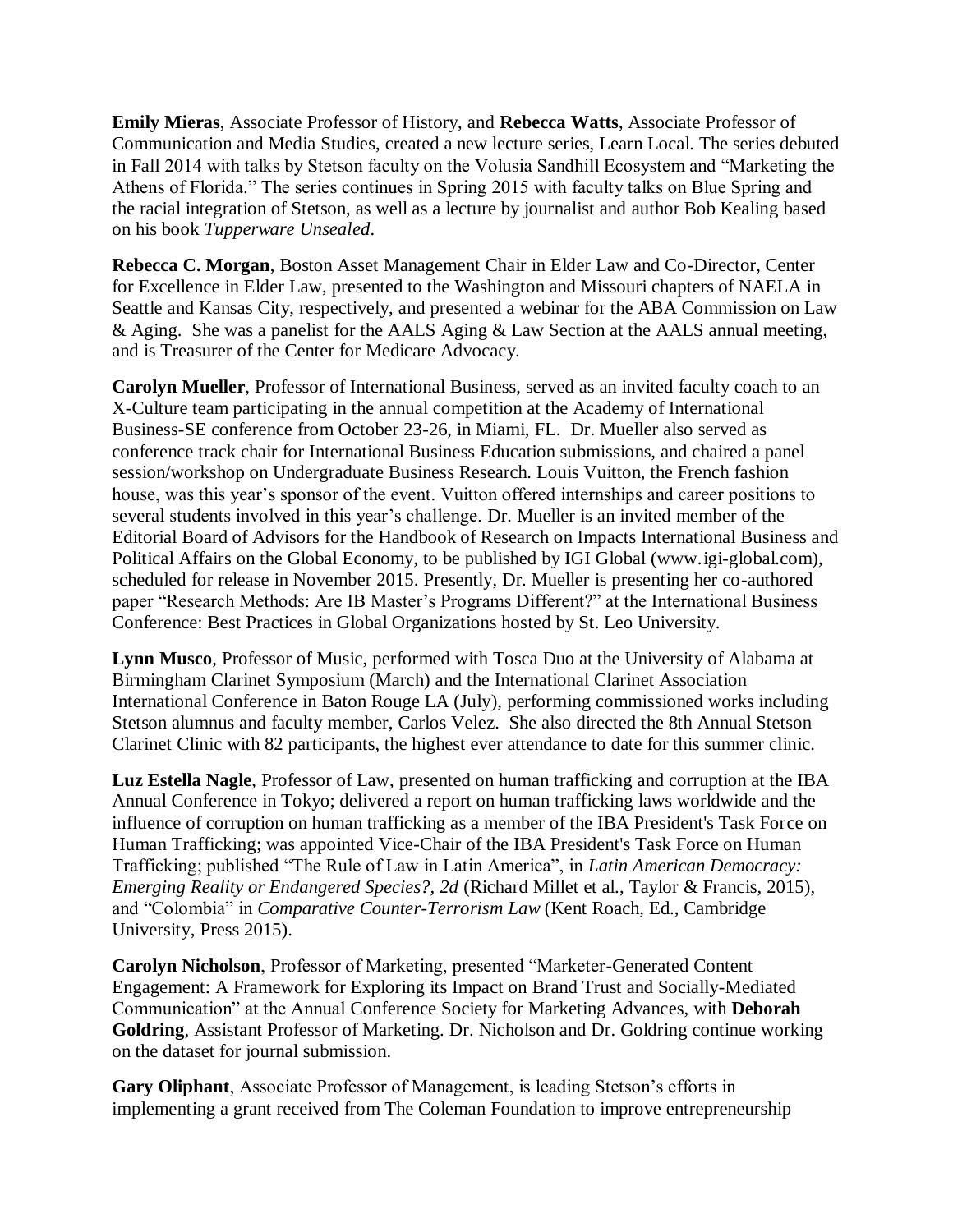education. Dr. Oliphant is working with four Coleman Fellows in the College of Arts and Sciences and the School of Music to develop courses and create innovative programs in entrepreneurship education at Stetson. [\(http://www.stetson.edu/today/2014/10/stetson](http://www.stetson.edu/today/2014/10/stetson-university-named-in-coleman-foundation-faculty-entrepreneurship-fellowship-program/)[university-named-in-coleman-foundation-faculty-entrepreneurship-fellowship-program/\)](http://www.stetson.edu/today/2014/10/stetson-university-named-in-coleman-foundation-faculty-entrepreneurship-fellowship-program/)

**Gary Oliphant** and **Rebecca Oliphant**, Associate Professors of Management, are revising the Entrepreneurship minor, creating two tracks in the minor: 1) social entrepreneurship, and 2) creativity and innovation. The first track will focus on non-profit enterprises while the second track will focus on for-profit enterprises. These two tracks will parallel the student co-curricular activities of ENACTUS and the Stetson Entrepreneurial Group (S.E.G.).

**Rebecca Oliphant**, Associate Professor of Management, attended "The Experiential Classroom: Becoming a Great Entrepreneurship Educator" at the University of Florida's Warrington College of Business Administration, September 18-21, 2014.

**Megan O'Neill**, Associate Professor of English, was invited to present "Endlessly Renewable Resource: Using E Portfolios to Document, Sustain, and Assess Student Growth in Writing Programs" at the November Southern Association of the MLA (SAMLA) meeting in Atlanta. Dr. O'neill also presented "Proposing an E Portfolio Project: A Longitudinal Study of Points of Significance in Acquiring Information Literacy and Writing Skills" at the January Small Liberal Arts College Writing Program Administrators Conference in Normal, IL.

**Jason S. Palmer,** Associate Professor of Legal Skills and Coordinator of Legal Research and Writing, authored "The Millennials Are Coming! Improving Self-Efficacy in Law Students Through Universal Design in Learning", *Cleveland State Law Review* (forthcoming Spring 2015). He chairs the AALS Section on Sexual Orientation and Gender Identity Issues (SOGII), was appointed to the AALS Task Force on Professional Development, and is Co-Chair of the 2016 Legal Writing Institute (LWI) Biennial Conference to be held in Portland, Oregon, which will attract approximately 500 legal writing professors from all across the United States.

**Timothy Peter**, Professor of Music and Director of Choral Activities, conducted at the SAS International Music Festival and Workshop in Singapore in October 2014 and the Florida All-State Reading choir in Tampa during Florida Music Educators in January 2015. He will be presenting a session at the National Choral Directors conference in Salt Lake City in February 2015. Dr. Peter will lead a group of students in a field study course to Germany and London focusing on the sacred music contributions of JS Bach and GF Handel as a part of the generous support of the Apgar Foundation's gift to the Stetson School of Music.

**Douglas Phillips**, Assistant Professor of Music and Director of Bands, served as Conductor/Clinician for the 2014 Pasco All-County High School Band held at the Wesley Chapel Center for the Performing Arts in Wesley Chapel, Florida (January 24-25, 2014). He hosted world-renowned composer David Maslanka for a three-day residency on the campus to work with the University Symphonic Band as they prepared his Symphony No. 8. He also worked with other students in the School of Music: composition students, conducting classes, music education classes, and various chamber ensembles (March 25-27, 2014). He also led a Conducting & Rehearsal Clinic/In-Service for Volusia County Band Directors at DeLand High School (April 16, 2014). Dr. Phillips was awarded a Stetson University *Top Hatter Award* for "Outstanding Organization Advisor" for his work with the Stetson chapters of CNA*f*ME and Phi Mu Alpha (April 29, 2014). He was Conductor/Clinician for four separate Summer Music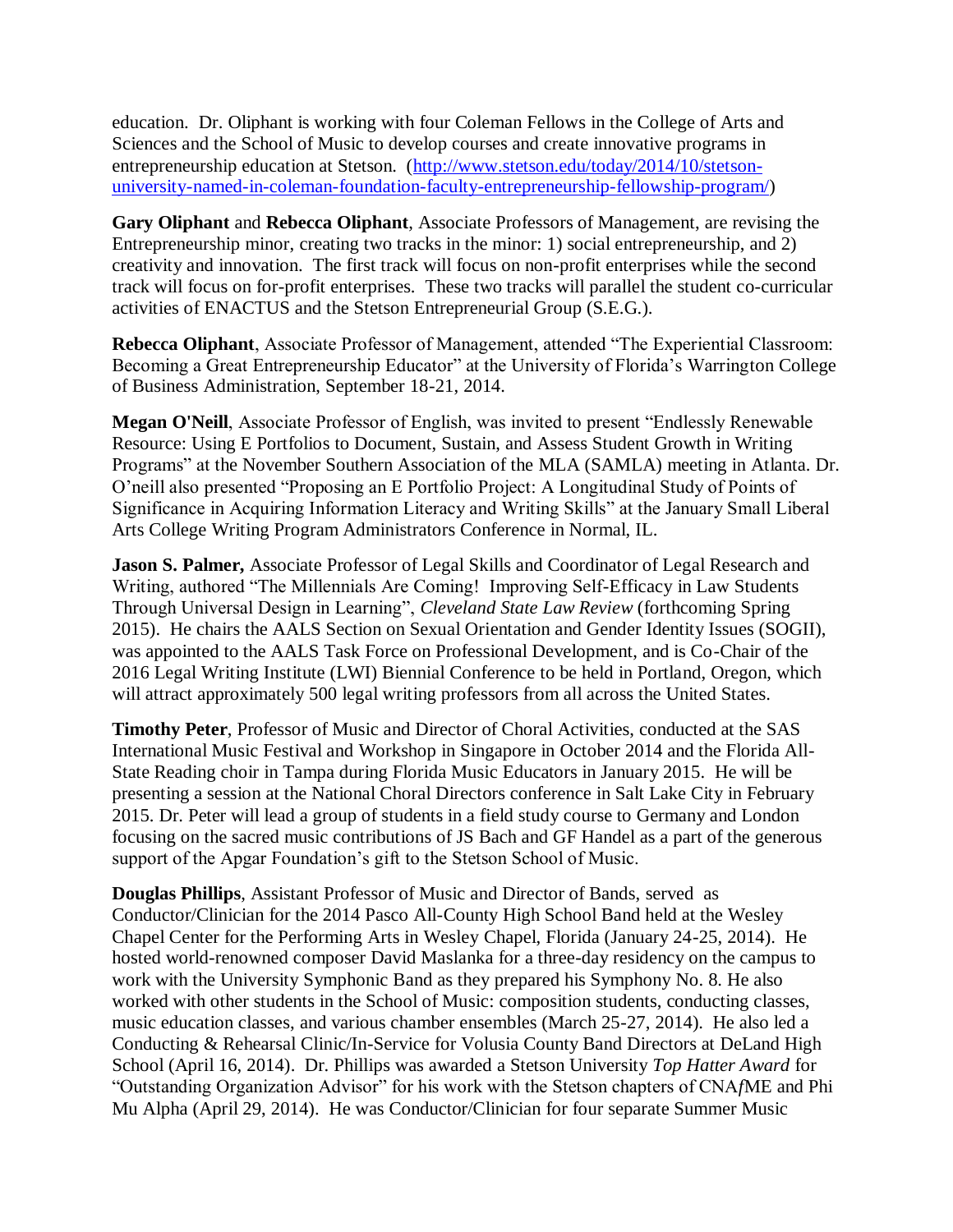Camps at Stetson University: Double-Reed Workshop, Clarinet Clinic, Saxophone Workshop, Brass Camp, (June – July 2014). On October 10, Dr. Phillips conducted the World Premiere Performance of *Symphony No. 10*, composed by Almand Chair of Composition, **Dr. Sydney Hodkinson** with the Stetson University Symphonic Band. In November, Dr. Phillips, the Stetson University Symphonic Band, and the School of Music at Stetson University hosted the 25th Annual Florida Bandmasters Association Hall of Fame Weekend. This weekend of musical celebration included two concerts (Southern Winds and Stetson University Symphonic Band), two post-concert receptions, and luncheon/banquet for the three inductees, their families, friends, and guests. Dr. Phillips also served as the moderator for a session entitled "Our Lives in Teaching Music – Gary Green & Bobby Adams" during the Florida Music Educators Association Professional Development Conference held in Tampa, January 14-17, 2015.

**Ann M. Piccard**, Professor of Legal Skills, presented to the Pre-Law Society at St. Leo University on the need for strong written communication skills for students considering law school. She presented her research on historical and intergenerational trauma in the international human rights context to the docent-training class at the Florida Holocaust Museum, where she is an officer of the Board of Directors.

**Ellen S. Podgor**, Gary R. Trombley Family White-Collar Crime Research Professor and Professor of Law, was honored with the J. Ben Watkins Award at the Stetson Law Review banquet. She co-authored *Mastering Criminal Procedure: The Investigative Stage* (2d ed.); and *Mastering Criminal Procedure: The Adjudicatory Stage* (2d ed.), and wrote "Introduction: White Collar Crime, Federal Criminal Law, and Business Crimes Pedagogy", *Ohio State Journal of Criminal Law* (Volume 11, 2014), as the Guest Editor for that Commentary Symposium issue. She moderated the panels, "Transgender Equality: Prisons, Workplace, and Academic Institutions," at AALS and "Sentencing White Collar Defendants: How Much is Enough?" at the Wayne Law Review Symposium; presented "Women in the Criminal Justice System: Incarceration, Sentencing and Collateral Consequences," at the Southwestern Law Review Symposium; and co-chaired the Taslitz Galaxy Symposium at Howard Law School. Professor Podgor completed her term as the Chair of the AALS Section on Sexual Orientation and Gender Identity, and continues to serve as President of the Southeastern Association of Law Schools.

**Mary Pollock**, Professor of English, presented her paper, "David Brin's Talking Dolphins: What Counts as Human?" at the October Society for Science, Literature, and the Arts Conference in Dallas, TX.

**Harry Price**, Associate Professor of Chemistry, received a Chemical Coach Award. This award supports his teaming with a teacher at a local school to engage in sustained outreach for a school year. Dr. Price is currently working with Jessica Ruppen, the STEM coordinator at Starke Elementary School in DeLand. Only 200 of these awards are made annually. Dr. Price also received an American Chemical Society Local Section Volunteer of the Year Award. This is a national-level recognition for community outreach in the area of chemistry and chemical education. Only 65 awards were given nationally this year.

**Theresa J. Pulley Radwan**, Associate Dean for Administration and Business Affairs and Professor of Law, serves on the editorial board of the *American Bankruptcy Institute Law Journal*, and on the advisory board for the 38<sup>th</sup> Annual Judge Alexander Paskay Bankruptcy Conference, co-sponsored by Stetson University College of Law and the American Bankruptcy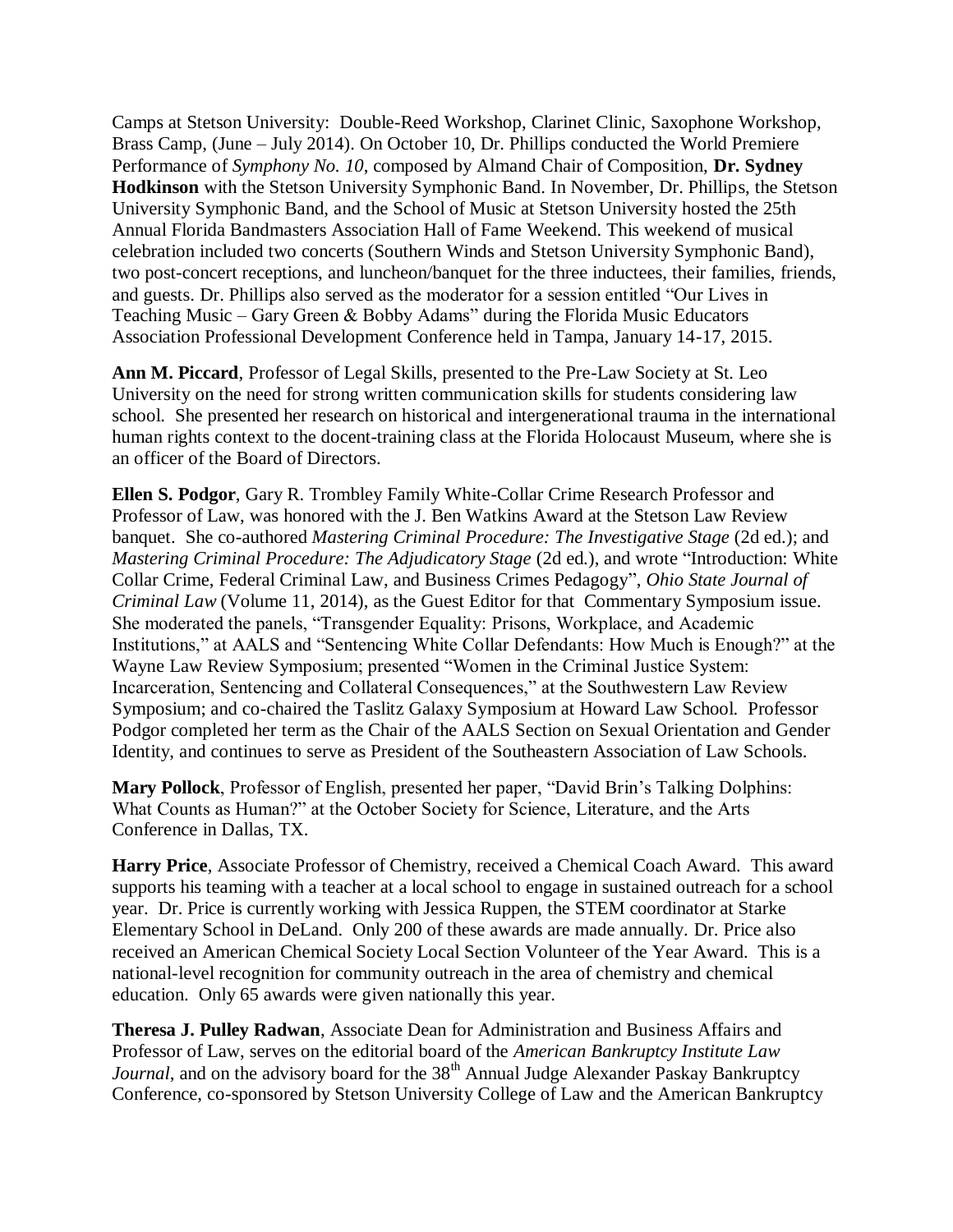Institute. She was quoted by the *L.A. Times* and the *ABA Journal* regarding the Stockton, California bankruptcy case.

**Maria Rickling**, Assistant Professor of Accounting, experimented with "flipping the classroom" in her three sections of ACCT 211. As one student wrote in the course evaluation: "Very organized class. Each class meeting was exciting and demanded effort and attention. Looked forward to this course each day and instructor did an excellent job at making a very boring course fun and exciting with real-world applications."

**Michael Rickman**, Professor of Music, performed in the Merridy Willams Memorial Concert in Ormond Beach in collaboration with faculty colleagues **Lynn Musco**, **David Bjella**, and **Routa Kroumovitch**– Ormond Beach (2-9-14); in a solo recital to benefit the scholarship fund of the National Federation of Music (3-2-14); in a solo recital as well as conducting a master class at Auburn University (3-5-14); with the Daytona Solisti Chamber Orhestra, playing Beethoven's *Piano Concerto #2 in B-flat major*, Opus 19 (4-6-14) and in an all-Beethoven chamber music performance with the same group (5-11-14); as a soloist for the inaugural concert of a new concert series *Great Pianists at Stetson University –* and the unveiling of the new Hagstrom Steinway Concert grand "D" (8-31-14); and in collaboration with mezzo-soprano **Jane Christeson** (9-5-14), guest artist David Shifrin (9-10-14), violinist **Routa Kroumovitch** (9-13- 14), flutist **Jean West** (9-19-14), alumnus Ernie Murphy '54 (9-27-14), soprano **Lloyd Linney** (11-2-14), and with several colleagues and the Stetson Concert Choir in a concert featuring the music of former faculty member Peter Mathews (9-21-14). He also served as an adjudicator for the California Music Teachers Association auditions (February 21-23, 2014). He returned to Vipiteno, Italy with several students as Artist in Residence (performance, teacher, coach) of the Orfeo International Music Festival (July 4-20, 2014). Dr. Rickman performed a solo recital in October at Georgia Southern University (10-6-14) and an all-Beethoven chamber recital with the Daytona Solisti Chamber Orchestra on January 11, 2015. Dr. Rickman travelled to Vina del Mar, Chile in November to serve as an adjudicator at the Dr. Luis Sigall International Competition (Mencion Piano). While there, he conducted a master class and performed in concert with violinists Alvaro Gomez and **Routa Kroumovitch**.

**Leila Roach**, Associate Professor of Counselor Education, received a \$2,000 grant from the National Board of Certified Counselors-International to conduct the Mental Health Facilitators Training with the Children's Home Society and the Neighborhood Center. The training took place between September and November 2014.

**Matt Roberts**, Associate Professor of Digital Arts, presented a new media work September 12 in New York City at the Bronx Art Space. On November 1, he performed with several students in downtown Orlando as part of the Creative City Project.

**Stephen Robinson**, Professor of Music, and **Patrece Robinson**, Adjunct Professor of Music, together with their colleagues, Dr. Douglas James (Appalachian State University) and Pasquale Rucco (founding Director of ACIF – a consortium of music academies in Naples, Italy), hosted the 2014 Sorrento GuitarFest in Sorrento, Italy. Dr. Robinson performed and taught during the inaugural festival. Five members of The Stetson University Guitar Ensemble (and current guitar students) traveled to Italy with the Robinsons where the students also performed. Mrs. Robinson serves as Administrative Director. Dates for the 2015 festival have been set for May 30-June 4. Dr. and Mrs. Robinson also appeared as opening 'key-note' speakers at the Southern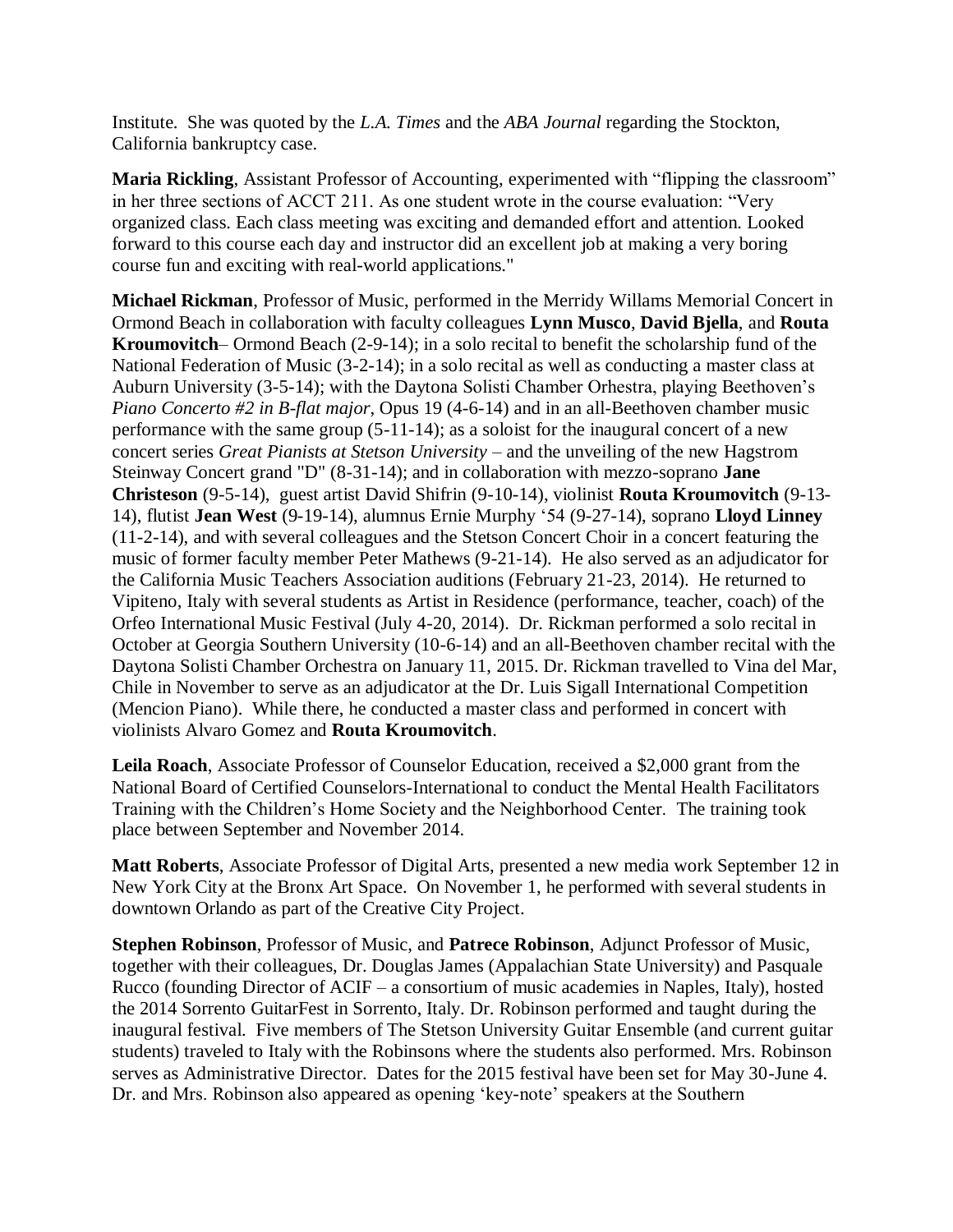Entrepreneurship in the Arts Conference at the University of North Carolina-Greensboro in February, 2014. The performance/lecture presentation was titled "Developing an Entrepreneurial Career as an Artist". Dr. Robinson organized and hosted a Guitar Ensemble Day on Stetson's campus on March 28, 2014. Twenty-five young guitarists and 15 pianists from the Howard Blake School of the Arts in Tampa joined Dr. Robinson and **Dr. Rickman** for an afternoon of concerts and master classes. Dr. Robinson was also featured on the internationally-broadcast radio program, "Classical Guitar Alive" during the Spring and Summer of 2014. "Classical Guitar Alive," is the only nationally-broadcast guitar radio program in the world. It is aired each week on over 200 radio stations in the USA and internationally. The program features music and interviews with many of the world's foremost guitarists and composers, and is produced by Classical Guitar Alive Executive Director, Tony Morris. Dr. Stephen Robinson and Patrece Robinson attended the Network of Music Career Development Officers (NETMCDO) Conference at the Manhattan School of Music in January, 2015. The conference, entitled "The Past, Present, and Future of the Music Career & Entrepreneurship Development Field" celebrated its 20th anniversary and hosted music career professionals from over 40 conservatories, universities and performing arts organizations from the US, Canada, England and Japan.

**Mario Rodriguez**, Assistant Professor of Communication and Media Studies, published two articles: "Long Gone Hippies in the Desert: Counterculture and 'Radical Self-Reliance' at Burning Man," *M/C Journal*, 17(6); "Physiognomy and Freakery: The Joker on Film," *Americana: The Journal of American Popular Culture 1900 – Present*, 13(2). His article "'The Ecstasy of Communication' as Critique of Media Events" has been accepted by the *International Journal of Baudrillard Studies*. Dr. Rodriguez presented "Enjoy the Burn: Civic Potential at Burning Man" at Media Asia in Osaka, Japan in November.

**Charles H. Rose III**, Professor of Excellence in Trial Advocacy and Director, Center for Excellence in Advocacy, presented on storytelling and the art of persuasion to the family law section of the Oklahoma Bar, taught over 32 FTC attorneys the intricacies of deposition skills, presented a 3-hour CLE to the Statewide Prosecutor's Office dealing with ethics, and provided two separate CLE presentations to the Tampa Public Defender's office on both persuasion and cross examination. Professor Rose also traveled to the Fort Lauderdale Public Defender's Office where he presented on storytelling and opening statements. In October, Professor Rose travelled to Glasgow, Scotland, where he taught in Strathclyde University's Advocacy LLM program, and published the 2nd edition of *The Federal & Florida Rules of Evidence*,= (2014) with his personal imprint, Practice Ready Press.

**Susan D. Rozelle**, Associate Dean for Faculty and Professor of Law, continues to serve on the Editorial Board of the *ABA Criminal Justice Magazine*. She hosted the Associate Deans for Faculty breakfast at AALS, and presented "How to Eat the Elephant in the Legal Academy," as part of a session entitled "The More Things Change…: Exploring Solutions to Persisting Discrimination in Legal Academia," sponsored by nine different AALS Sections. Her piece of the same name will be published in the *Columbia Journal of Gender and Law* (forthcoming Spring 2015).

**Joshua Rust**, Associate Professor of Philosophy, published the article "Is a capacity for sympathy (empathy) sufficient to count as an impartial spectator?" in *Propriety and Prosperity: New Studies on the Philosophy of Adam Smith*. He also published the article "The Moral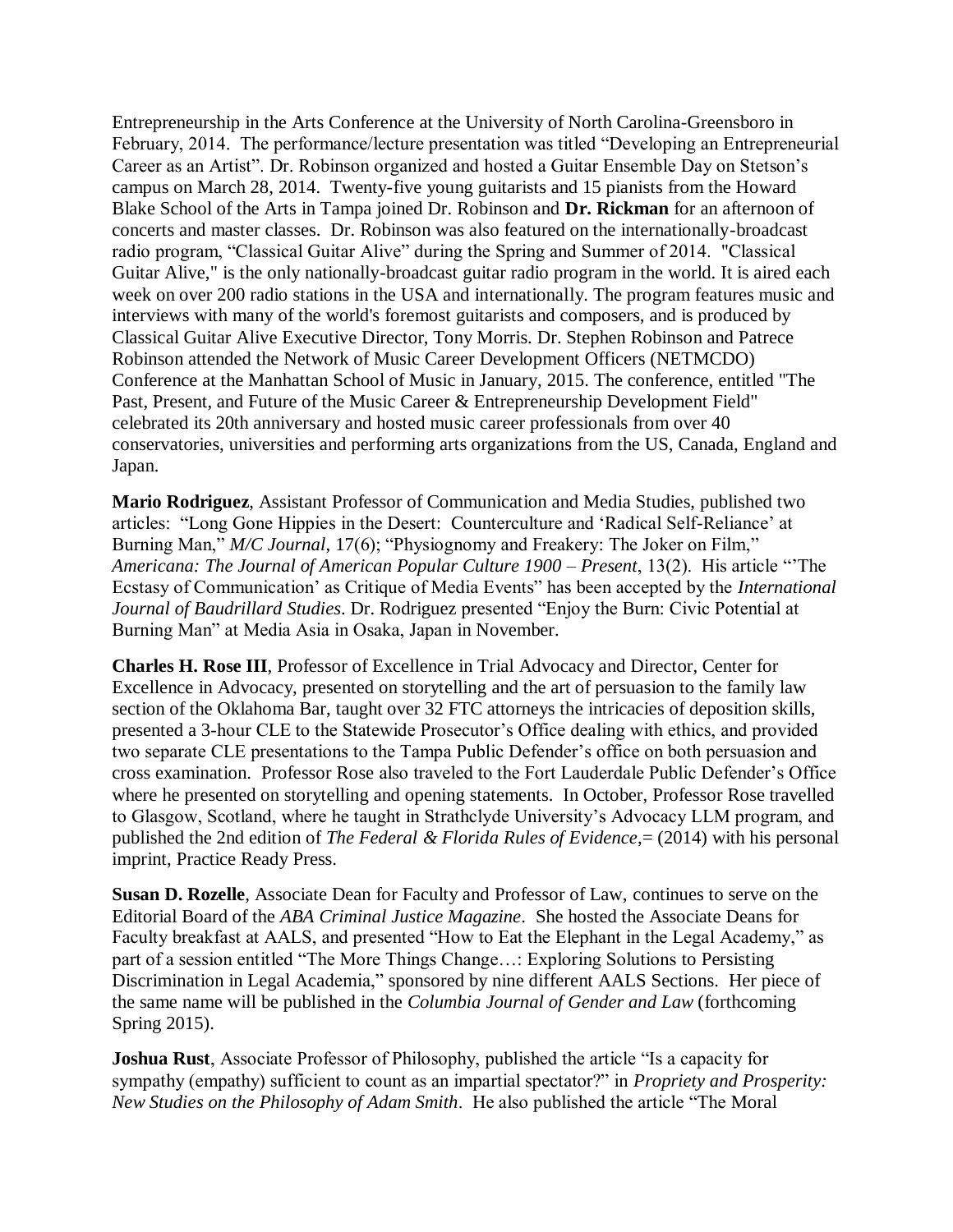Behavior of Ethics Professors: Relationships Among Self-Reported Behavior, Expressed Normative Attitude, and Directly Observed Behavior" (co-authored with Eric Schwitzgebel) in *Philosophical Psychology* 27(3).

**Susan Ryan**, Betty Drees Johnson Dean of the duPont-Ball Library & Learning Technologies and Professor, and **Tandy Grubbs**, Professor of Chemistry, had their article "Inspiring Innovation: Collaboration in Support of 3D Printing as an Emerging Technology in Academic Libraries" published in the fall 2014 issue of *Florida Libraries.*

**Greg Sapp**, Associate Professor of Religious Studies, led a U.S. Army Chaplains' Retreat in Montreat, NC October 31-November 1, entitled "Augustine of Hippo: Theologian, Philosopher, Person Most Responsible for the Supreme Court's 'Hobby Lobby' Decision." Dr. Sapp attended the 2015 Annual Meeting of the Association of American Colleges and Universities in Washington, D.C. He co-led a session entitled: "Values Education in a Global Society: 'Wicked Problems' and Liberal Education in the 21st Century."

**Matthew Schrager**, Assistant Professor of Integrative Health Science, presented "Effects of Blueberry Supplementation on Cognitive and Motor Function in Older Adults" at the American Society for Nutrition's meeting on Advances and Controversies in Clinical Nutrition in National Harbor, MD in December.

**Rajni Shankar-Brown**, Associate Professor and Jessie Ball duPont Chair of Education, was selected to present at the IMPACT National Conference in February 2015 at Loyala Marymount University in Los Angelas, CA. The Impact National Conference focuses specifically on Community Service, Service Learning, and Civic Engagement. Rajni will be presenting with two students, Racheal Sheehan and Gabrielle Healy, on "Reviving the Curriculum: Advocating for Creativity in Public Schools".

**John Sheehy**, Coordinator of Career and Professional Development, has been elected co-chair, which is the top leadership role, of the Colleges of Central Florida Career Consortium.

**Stacey-Rae Simcox**, Associate Professor of Law and Veterans Advocacy Clinic Director, made the SSRN's Top Ten Download list for eight different eJournals, including Clinical Law Teaching & Practice, Disability Law, and Health Economics, for her article, "Lightening the VA's Rucksack: A Proposal for Higher Education Medical-Legal Partnerships to Assist the VA in Efficiently and Accurately Granting Veterans Disability Compensation." She presented "The Mission: Clinic Structure and Services," at Veterans Legal Clinics: A How To Conference, in Chicago, Illinois. Professor Simcox facilitated the Veterans Advocacy Clinic partnering with University of South Florida's Morsani College of Medicine to serve veterans pursuing disability benefits -- a first-of-its-kind collaboration in the nation, and joined an amicus brief to the Court of Appeals for Veterans Claims re: Equal Access to Justice Fees for law school clinical programs.

**Stacey-Rae Simcox**, Associate Professor of Law and Veterans Advocacy Clinic Director, her husband Mark Matthews, **Shirley Wells**, Veterans Law Institute paralegal, and **Barbara Wood**, third year law student, volunteered through the College of Law' and Veterans Advocacy Clinic to help improve a group residence for veterans suffering from Post-Traumatic Stress Disorder on Veterans' Day. U.S. Representative David Jolly led the effort with assistance from volunteers from Stetson University, the U.S. Coast Guard, MacDill Air Force Base, the University of South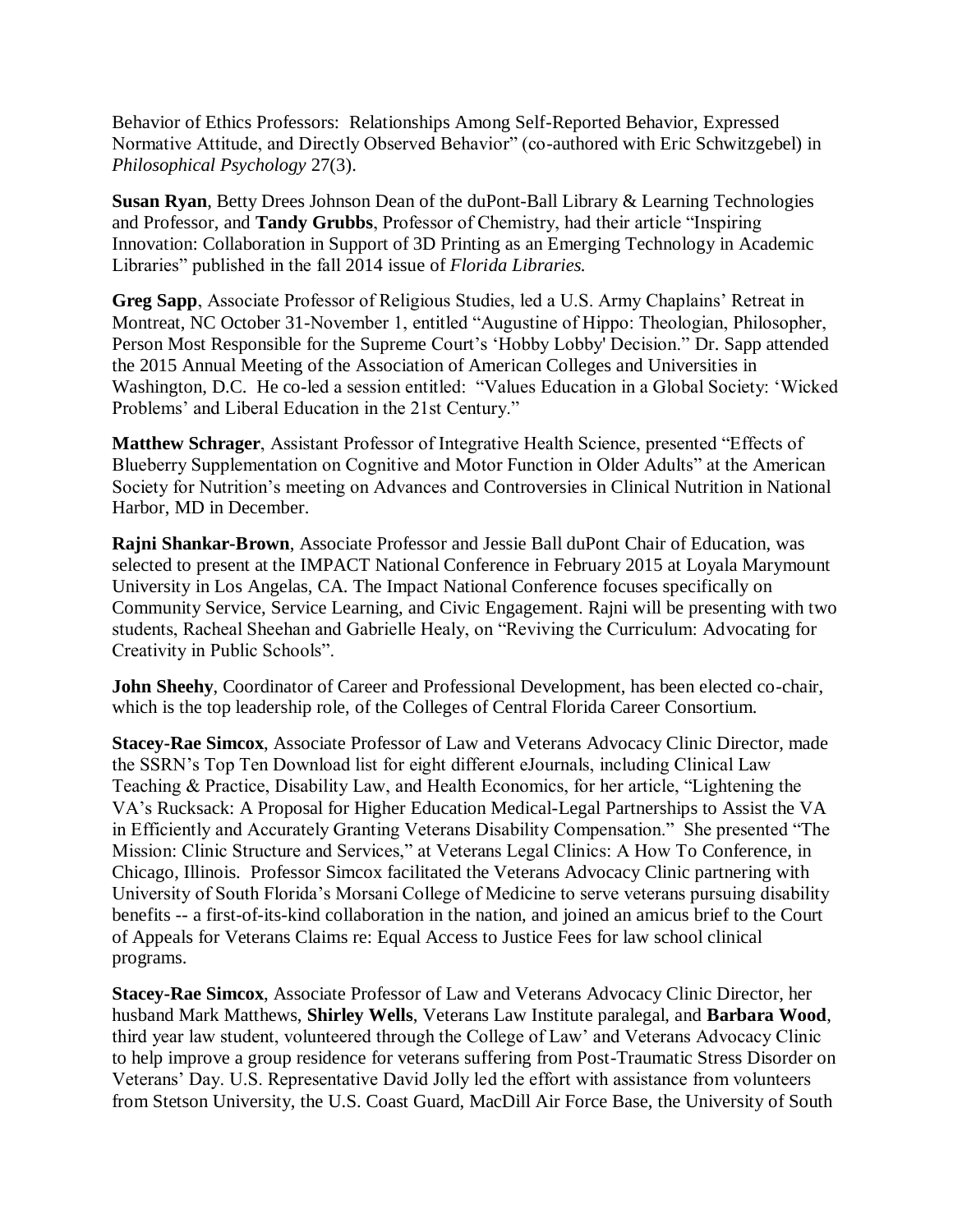Florida St. Petersburg's Veteran Service Organization, and the Boy Scouts. The Abilities Foundation, Associated Builders and Contractors Florida Gulf Coast Chapter, Home Depot, L.R.E. Ground Services, Merit Professional Coatings and Smith Fence all volunteered to make improvements to the property as well.

**Alicia Slater**, Associate Professor of Biology, Provost Faculty Fellow, and Program Design and Learning Assessment Coordinator, and **Kevin Miller,** Academic Success Coordinator of the Academic Success Center, were selected to present "Using Data Driven Decision Making to Pilot Peer Instruction" at the 2015 Association for Institutional Research Forum in Denver, Colorado.

**Judson Stryker**, Professor of Accounting, with K. M. Ma and Daniel Pace have had a manuscript entitled "Cash Flow Earnings vs. Earnings Evaluation" accepted for publication in the *International Journal of Business*. Dr. Stryker and **Betty Thorne**, Professor of Statistics, presented a paper entitled "The Dirty Dozen Tax Scams Plus 1" at the Academy of Business Disciplines Conference in November, 2014; the paper will be published in the online proceedings. Dr. Stryker and Dr. Thorne also submitted a manuscript to the *Academy of Business Disciplines Journal* which has been accepted for publication. Finally, Stryker and Judson Stryker III presented their paper "Healthcare in the Coming Decade: Who will pay for the \$800 Billion Program? " at the Academy of Business Disciplines Conference; the paper will also be published in the online proceedings.

**Page Thanasiu**, Assistant Professor of Counselor Education, presented "What constitutes normal sexual development and behaviors in young children?" at the University of North Carolina, Chapel Hill in December.

**John Tichenor**, Associate Professor of Management, presented a paper titled "Female Leadership and Corporate Social Responsibility" at the international Diversity in Organizations, Communities, and Nations conference at the Vienna University of Economics and Business, July 11, 2014.

**Chris Tobler**, Associate Professor of Finance, was recently quoted as an investments expert in an article in *U.S. News & World Report* on target-date funds. Dr. Tobler also had his research paper entitled "Valuation of Extra Bonus Certificates - Theory and Evidence," co-authored with Rodrigo Hernandez of Radford University and Piu Liu, finance department chair at the University of Arkansas, accepted at the upcoming annual conference of the Academy of Economics and Finance to be held in Jacksonville.

**Ciara Torres-Spelliscy**, Associate Professor of Law, is featured in the documentary "Pay 2 Play Democracy's High Stakes." She addressed the Harvard Club of Sarasota on "Money in Politics after Citizens United" and included a discussion of current campaign finance jurisprudence. She also spoke on a panel entitled "Can Someone Please Turn on the Lights? Ensuring Transparency When Non-Profits Engage in Lobbying and Political Activities" at the 2014 Council on Governmental Ethics Laws (COGEL) Annual Conference, and presented on a "Money in Politics and Democracy" panel at Harvard Law School's Symposium on Advancing a New Jurisprudence for American Self-Government and Democracy. Professor Torres-Spelliscy's article, "The Democracy We Left Behind in Greece and McCutcheon" appears in *NYU Law Review* (Volume 89, 2014), and she spoke at the 2015 Annual Convention of the AALS on a panel entitled "Citizens Invited: Scholars and Professors in the Campaign Finance Wars."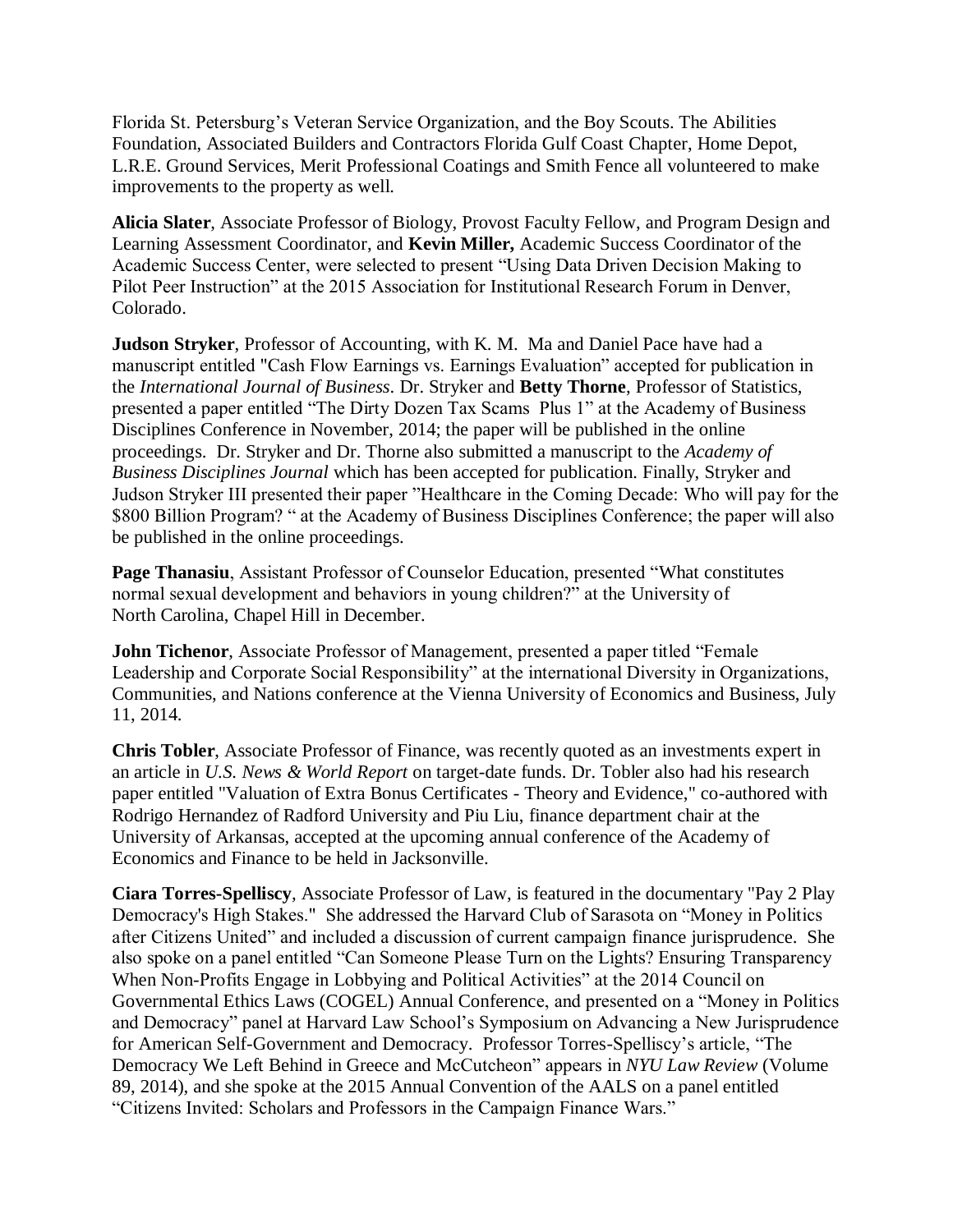**Stephanie A. Vaughan**, Professor of Legal Skills and Associate Director of the Center for Excellence in Advocacy, co-coached the Lonestar Trial Team and was Resident Director for the Cayman Islands Intercessional Program.

**Carlos Velez**, Adjunct Professor of Music, visited Whitman College (Walla Walla, WA) this past May as a guest composer with a paid commission for his work "of Ashes and Dust" for string orchestra. He met with the composition students for both private lessons and a composition seminar. Additionally, "of Ashes and Dust" was premiered by the Whitman orchestra, conducted by Stetson alumnus Dr. Paul Luongo on May 9. He also had two pieces premiered at the International Clarinet Association ClarinetFest in Baton Rouge, LA this summer: "Wood and Wind" for clarinet duo (premiered by Lynn Musco and Shawn Copeland on August 1) and "Four Incantations" for clarinet quartet (premiered by Clarinundrum on August 2). "Wood and Wind" has subsequently been published by Luyben music.

**Louis J. Virelli III**, Leroy Highbaugh Sr. Research Chair and Professor of Law, published "The First Amendment, Criminal Law, and Judicial Recusal", in *The Global Papers Series: The Intersection of Free Speech and the Criminal Law* (Russell Weaver & Steven Friedland, eds., Carolina Academic Press) (forthcoming 2015). He was a Reviewer for the New Voices in Administrative Law Program at the AALS Annual Meeting, and serves on the Executive Board of the AALS Administrative Law Section.

**Alexis Walker**, Assistant Professor of Political Science, was the co-presenter of "Partisan Preemption: the Strategic use of Policy Design in Federal Preemption Legislation" at the Annual Meeting of the American Political Science Association in August in Washington.

**Jamison Walker**, Assistant Professor of Music**,** completed his Doctoral Recital at the Florida State University on April 29 with a program including Mahler's *Das Lied von der Erde*, Vaughn Williams' *Hymns for Tenor and Viola*, and several Rachmaninoff and Neapolitan songs. Mr. Walker was a *Messiah* tenor soloist at the First Baptist Church, Leesburg and at the Jacksonville Masterworks Chorale, and a soloist for the First Presbyterian Church, Deland, and The Church of Jesus Christ of Latter-day Saints, Deland, Christmas Services. Mr. Walker sang the National Anthem for the Daytona Classic 24 hour Race in November and for the Daytona Symphony Guild in October. Mr. Walker also performed in the Friends of Music recital and in his own faculty recital in September.

**Rebecca Watts** published the article "Being Tim Tebow: The Rhetorical Construction of a Football Savior-Superhero," as the lead article in the Fall 2014 issue of the *Florida Communication Journal*.

**Rebecca Watts** presented "Naming the Nameless, Facing the Faceless: Historic Interpretation of Individual Enslaved Persons at Southern Plantations," at the American Studies Association national convention in Los Angeles in November 2014.

**Jean West**, Professor of Music, conducts the Stetson University Flute Orchestra, which was invited to perform at the 38th annual convention of the Florida Flute Association, attended by several hundred student, professional, and amateur flutists in January 2014. As former Dean of the School of Music, she was honored by the unveiling of a portrait of herself painted by Jill Cannady at the Friends of Music recital on August 22. On September 19, Dr. West presented a recital of music written entirely by women composers, joined by Stetson colleagues Drs. **Boyd**